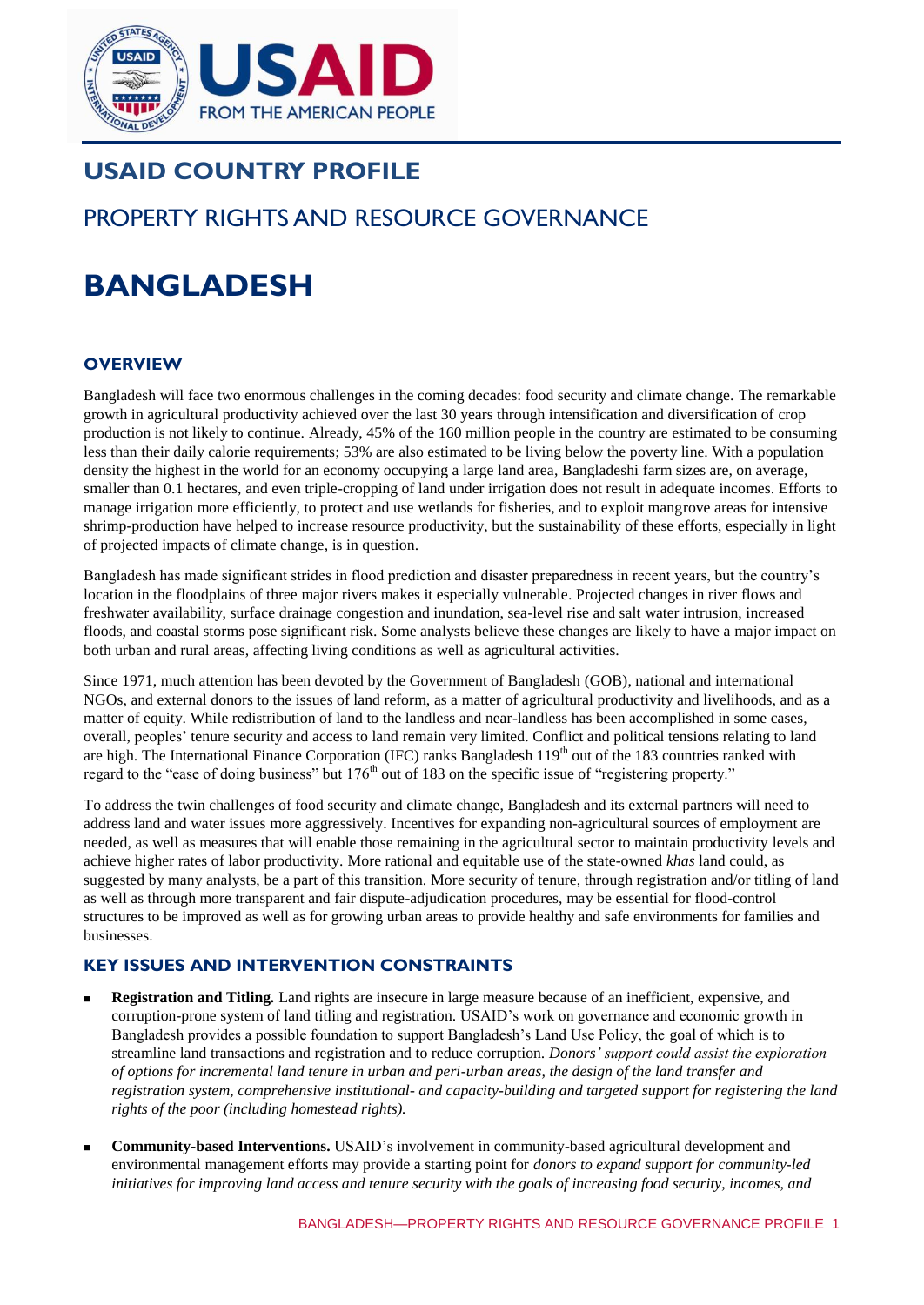*sustainability. Interventions at the community level could also draw on donors' and NGOs' expertise in gender equality and promoting women's rights by ensuring that women's land rights are respected and improved.* 

FOR MORE RECENT LITERATURE:

www.www.j wr <db/>dbwckf rcpf vgpwtgQpgvkdcpi rcf guj

Keywords: Bangladesh, tenure, agrarian, land law, land reform, property rights, land conflicts, water rights, mineral rights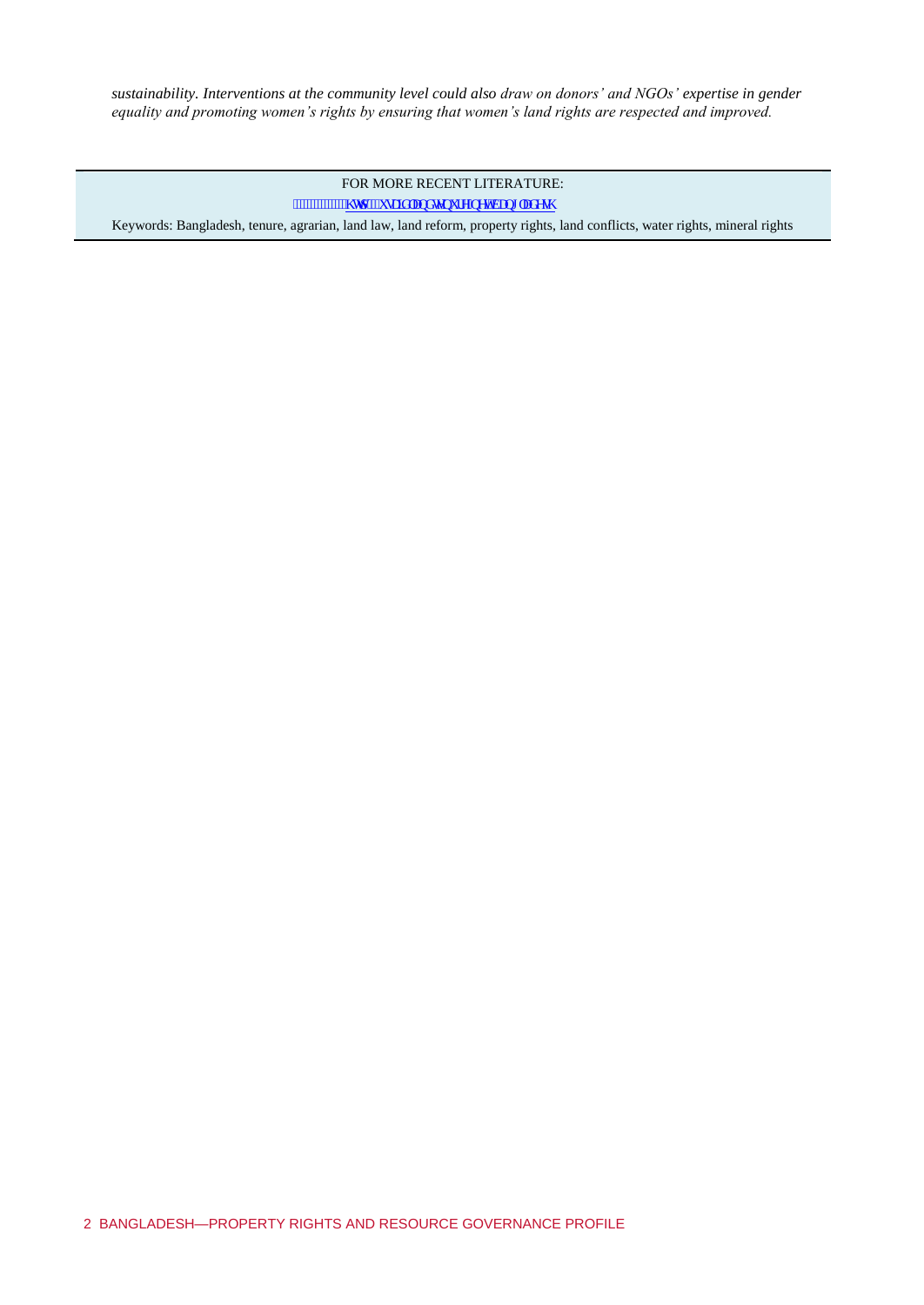#### **SUMMARY**

Despite legislative land reforms initiated since independence in 1971, land distribution in Bangladesh is highly inequitable. Fifty-two percent of the rural population, which accounts for almost 75% of the country's population, is landless or holds less than .5 acres of land. Agricultural productivity has been increased over the past three decades by substantial intensification of production, both through the use of new technologies and by greater intensity of land use. Nevertheless, the amount of land available for cultivation by each household is declining and the number of landless households is rising. The population of urban areas is also expanding, with the poorest households squatting on public land or living in informal settlements with no security against eviction. Dhaka is among the ten most populous cities in the world, and the

| <b>BOX 1. MACRO INDICATORS</b>                                         |      |                   |  |  |
|------------------------------------------------------------------------|------|-------------------|--|--|
|                                                                        | Year | <b>Score</b>      |  |  |
| Population, total                                                      | 2008 | 160,000,128       |  |  |
| Population ages 0-14: 15-64: 65+ (% of total)                          | 2008 | 32.0: 64.1:3.8    |  |  |
| Population growth (annual %)                                           | 2008 | 1.4               |  |  |
| Rural population (% of total population)                               | 2008 | 72.9              |  |  |
| Population density (people per sq. km)                                 | 2008 | 1,229.2           |  |  |
| Literacy rate, adult total (% of people ages 15 and above)             | 2007 | 53.5              |  |  |
| Land area: Surface area (sq. km)                                       | 2008 | 130,170: 144,000  |  |  |
| Arable land (% of land area)                                           | 2005 | 61.1              |  |  |
| Agricultural land (% of land area)                                     | 2005 | 69.2              |  |  |
| Permanent cropland (% of land area)                                    | 2005 | 3.5               |  |  |
| Irrigated land (% of cropland)                                         | 2003 | 56.1              |  |  |
| Forest area (% of land area)                                           | 2005 | 6.7               |  |  |
| Nationally protected areas (% of total land area)                      | 2006 | 0.7               |  |  |
| Renewable internal freshwater resources per capita                     |      |                   |  |  |
| (cubic meters)                                                         | 2007 | 665.6             |  |  |
| Annual freshwater withdrawals, agriculture: domestic:                  |      |                   |  |  |
| industry (% of total freshwater withdrawal)                            | 2007 | 96.2: 3.2: 0.7    |  |  |
| Crop production index $(1999-2001 = 100)$                              | 2005 | 111.1             |  |  |
| Livestock production index $(1999-2001 = 100)$                         | 2005 | 105.1             |  |  |
| GDP (current US\$)                                                     | 2008 | 78,991,939,950    |  |  |
| GDP growth (annual %)                                                  | 2008 | 6.2               |  |  |
| Agriculture: industry: manufacturing: services, value                  |      | 19.1: 28.6: 18.0: |  |  |
| added (% of GDP)<br>Ores and metals exports: imports (% of merchandise | 2008 | 52.3              |  |  |
| exports: imports)                                                      | 2006 | 0.3:3.2           |  |  |
| Aid (% of GNI)                                                         | 2007 | 2.0               |  |  |
| Source: World Bank, 2009                                               |      |                   |  |  |

percentage of Bangladesh's urban population living in slum conditions is the second-highest in South Asia.

Given Bangladesh's location in the floodplains of three great rivers, the country is prone to flooding. Climate change analysts now predict that the extent and levels of flooding are expected to increase in the future, greatly affecting agricultural productivity. The country's water resources are polluted by agricultural, industrial and domestic waste, and its groundwater is contaminated with arsenic. With the exception of a few natural springs, Bangladesh has no potable surface water.

Forestland accounts for less than 7% of total land area in Bangladesh. Deforestation, resulting from illegal logging, resettlement of people, natural disasters, extraction of resources, and encroachment for agriculture, is a constant threat. People also rely on forest resources for fuel, construction materials, fodder and food. Forestland per capita in Bangladesh is among the lowest in the world.

## **1. LAND**

#### **LAND USE**

In 2008, Bangladesh's total land area of 144,000 square kilometers supported a population of 160 million people. Seventy-three percent of the population lives in rural areas. Agricultural land made up 70% of land area in 2003–05, while urban land accounted for between 8% and 20% (GOB data varies). The amount of land available for cultivation is declining, and 60% of Bangladesh's landowners cultivate one acre or less (World Bank 2009a; ADB 2004c; IMF 2005; GOB 2005; GOB 2010).

Bangladesh had a total GDP of US \$79 billion in 2008, with 19% attributed to agriculture, 29% to industry, and 52% to services. In the 2003–2005 period, the agricultural sector comprised 52% of national employment (World Bank 2009a; ADB 2004b).

Approximately 7% of Bangladesh's territory is forested, and the rate of deforestation is 0.3%. Protected areas make up 0.7% of Bangladesh's land area (World Bank 2009a).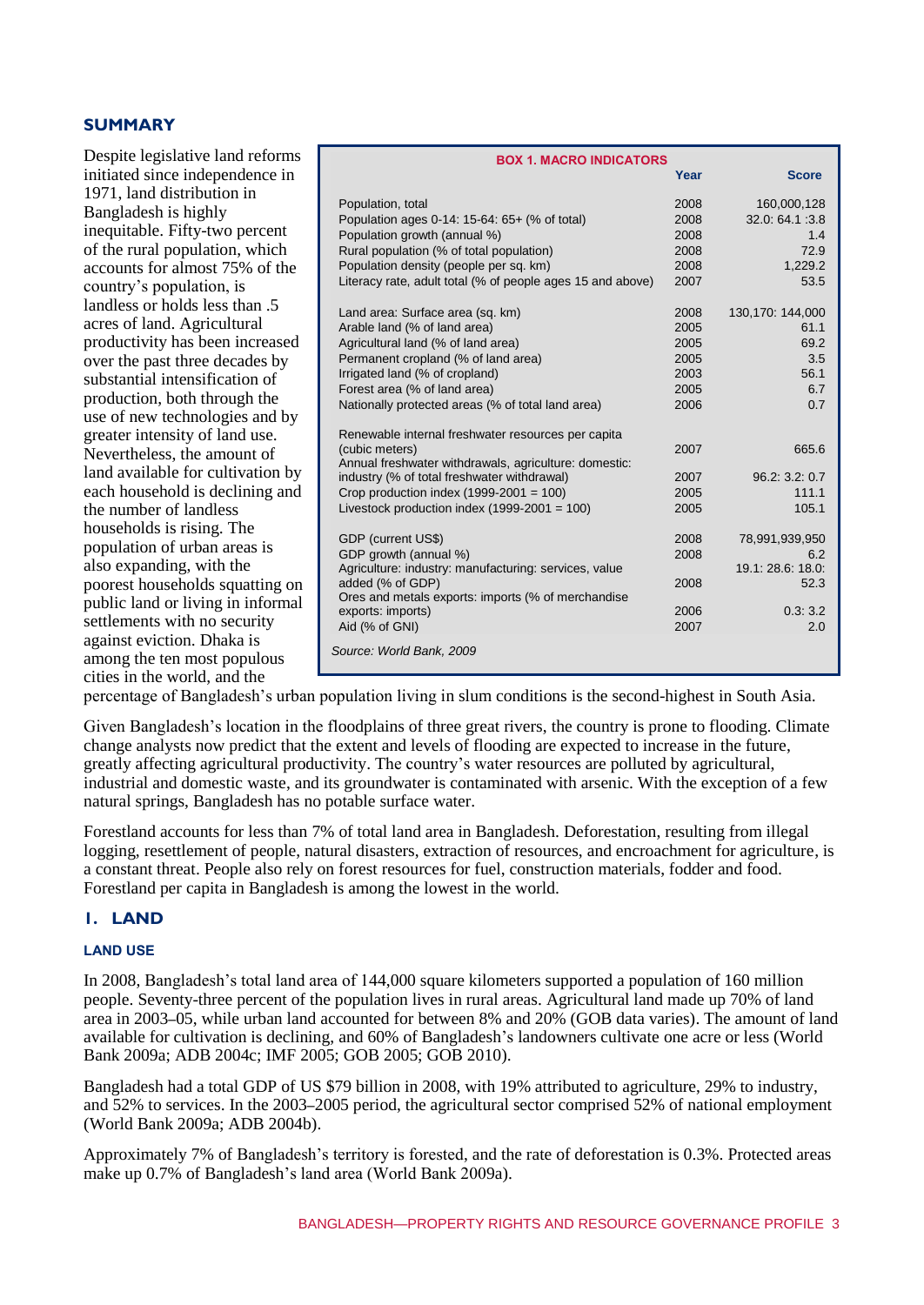Bangladesh is prone to annual flooding, with 80% of the country's land area within floodplains. The remaining area consists of hills (12%) and terraces (8%). High-intensity cropping techniques, soil and riverbank erosion, and loss of wetlands resulting from flood control, drainage and irrigation projects are causing substantial land degradation (ADB 2004b).

Dhaka City's land area, according to the government, was approximately 229 square kilometers in 2005, and the city's population density was 8573 persons per square kilometer. Land use is mixed in the city, where formal and informal housing settlements crowd into space shared by industry (especially textile, dyeing, washing and garment), shopping centers, schools and small-scale business. Since the early 1980s, both housing and industry have built up rapidly and without significant planning, claiming agricultural land, wetlands and water bodies as the city sprawled outward. Due to the lack of land-use planning, much of the land in residential areas is severely contaminated with heavy metals and solid wastes from industry (GOB 2005; UNEP 2005).

The government adopted a National Land Use Policy in 2001, which sets forth guidelines for improved landuse and zoning regulations. Issued by the Ministry of Land, this document recommends: (1) stopping the high conversion rate of agricultural land to non-agricultural purposes; (2) utilizing agro-ecological zones to determine maximum land-use efficiency; (3) adopting measures to discourage the conversion of agricultural land for urban or development purposes; and (4) improving the environmental sustainability of land-use practices. In a 2004 Actionable Policy Brief, the government acknowledged difficulties in implementing the National Land Use Policy, which it attributed to the dispersion of land administration authority among many different ministries (GOB MOA 2006).

#### **LAND DISTRIBUTION**

Bangladesh has a long history of inequitable access to land. In rural areas, one percent of landowners own more than 7.5 acres. Ten percent of landowners own between 2.5 and 7.5 acres. The remaining 89% of landowners own less than 2.5 acres. Thirty-nine percent have less than .5 acres. This inequity exists despite a series of land reforms in the 1950s and 1960s that included tenancy reforms, imposed ceilings on landholdings, and provided for the distribution of public land to the landless (GOB BS 2008; Uddin and Haque 2009).

Thirteen percent of rural households in Bangladesh own absolutely no type of land, including for housing, and the number of landless households is growing. Thirty-one percent of rural households rely on agricultural labor as their main source of income. Land is a prerequisite for social, economic, and political power in Bangladesh. Because land is scarce, establishing ownership rights is highly competitive and can lead to violence (GOB BS 2008; ADB 2004c; IMF 2005; ANGOC 2001).

Expanding urban boundaries, ruralurban migration, and urban population increases are combining

| <b>BOX 2. LAND TENURE INDICATORS</b>                                                          |              |
|-----------------------------------------------------------------------------------------------|--------------|
|                                                                                               | <b>Score</b> |
| Millennium Challenge Corporation Scorebook, 2009                                              |              |
| Land Rights and Access (Range 0-1; 1=best)                                                    | 0.486        |
| International Property Rights Index, 2009                                                     |              |
| Physical Property Rights Score (Range: 0-10; 0=worst)                                         | 3.7          |
| World Economic Forum's Global Competitiveness Index, 2008-2009                                |              |
| Property Rights (Range: 1-7; 1=poorly defined/not protected by law)                           | 3.6          |
| World Economic Forum's Global Competitiveness Index                                           | 2.5          |
| - Ease of Access to Loans (Range: 1-7; 1=impossible)                                          |              |
| International Fund for Agricultural Development, Rural Poverty Report,<br>2001                |              |
|                                                                                               | 0.55         |
| Gini Concentration of Holdings, 1981-1990 (Range: 0-1; 0=equal<br>distribution)               |              |
| International Fund for Agricultural Development, Rural Sector Performance<br>Assessment, 2007 |              |
| Access to Land, 2007 (Range: 1-6; 1=unsatisfactory access)                                    | 3.2          |
| Food and Agricultural Organization: Holdings by Tenure of Holdings                            |              |
| - Total Number of all Agricultural Holdings, Year                                             |              |
| Total Area (hectares) of all Agricultural Holdings, Year<br>$\overline{\phantom{0}}$          |              |
| - Total Number of Holdings Owned by Holder; Year                                              |              |
| Total Area (hectares) of Holdings Owned by Holder; Year<br>$\qquad \qquad -$                  |              |
| Total Number of Holdings Rented from Another; Year                                            |              |
| Total Area (hectares) of Holdings Rented from Another; Year                                   |              |
| World Bank Group, Doing Business Survey, 2009                                                 |              |
| Registering Property-Overall World Ranking (Range: 1-181; 1=Best)                             | 110          |
| World Bank Group, World Development Indicators, 2009                                          |              |
| - Registering Property-Number of Procedures                                                   | 8            |
| Registering Property-Days Required                                                            | 245          |
| World Bank Group, World Development Indicators, 1998                                          |              |
| - Percentage of Population with Secure Tenure                                                 |              |
| Tangail                                                                                       | 85.7         |
| Heritage Foundation and Wall Street Journal, 2009                                             |              |
| Index of Economic Freedom-Property Rights (Range 0-100; 0=no<br>$\overline{\phantom{0}}$      | 25           |
| private property)                                                                             |              |
| Economic Freedom of the World Index, 2008 (2006 data)                                         |              |
| - Legal Structure and Security of Property Rights (Range 0-10:0=lowest                        |              |
| degree of economic freedom)                                                                   | 3.12         |
| Protection of Property Rights (Range 0-10; 0=lowest degree of                                 | 4.48         |
| protection)                                                                                   |              |
| Regulatory Restrictions of Sale of Real Property (Range 0-                                    | 1.61         |
| 10;0=highest amount of restrictions)                                                          |              |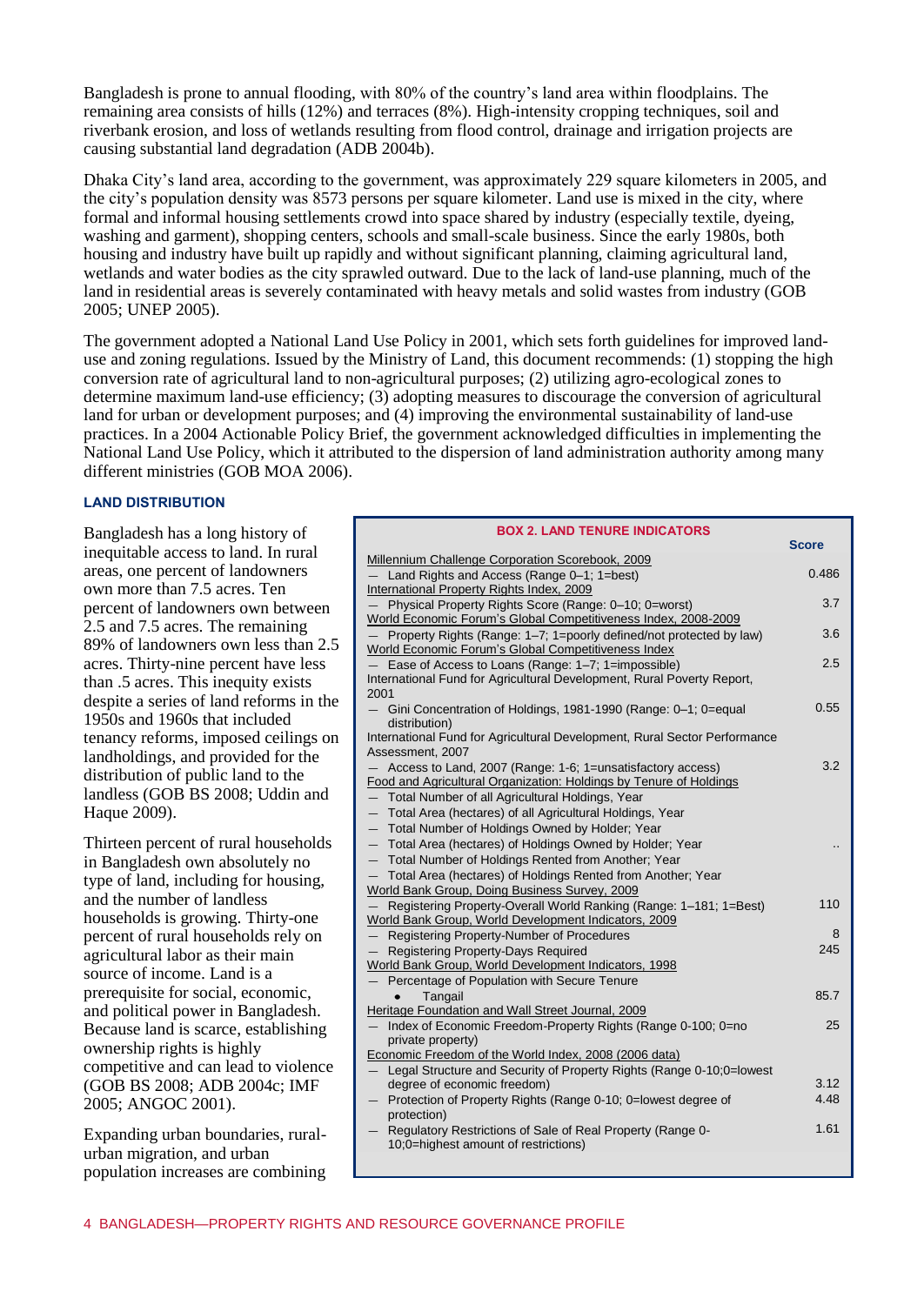to create high rates of urban growth in Bangladesh. Land prices are high in urban areas, and formal land transactions are dominated by the wealthy. The poorest households most often squat on public land or rent living quarters on the informal market. In Dhaka City, overcrowding is severe among poor and middle-class families, and the distribution of land reflects a high degree of socioeconomic disparity. Seventy percent of the population lives on only 20% of the residential land in the city, while 30% of the population lives on 80% of the land (Shafi and Payne 2007; CPD 2003; UNEP 2005).

Indigenous people, largely living in the Chittagong Hill Tracts, represent more than 27 groups and make up roughly 1.5% of Bangladesh's population. The indigenous groups most commonly hold land in indigenous areas under principles of customary law. Bengali settlers moving into the indigenous areas often fail to recognize indigenous rights, and indigenous people often lack the resources and capacity to defend their rights effectively. According to the 1991 Census, Bengali settlers make up 48.6% of the population (MRGI 2008; Roy 2005).

#### **LEGAL FRAMEWORK**

The Constitution of the People's Republic of Bangladesh, 1972 (amended 2004), provides that all citizens shall have the right to hold, acquire, transfer and dispose of property (GOB 1972).

Key land-related legislation includes: Transfer of Property Act of 1882; Registration Act 1908; Non Agricultural Tenancy Act of 1947; State Acquisition and Tenancy Act of 1950; Acquisition of Waste Land Act of 1950; Bangladesh Land Holding Limitation Order of 1972; Land Reforms Ordinance of 1984; Land Reform Board Act of 1989; and the Chittagong Hill Tract Regulation Act of 1990 (ADB 2004b; Shafi and Payne 2007).

The State Acquisition and Tenancy Act of 1950 established a 33-acre land ceiling on private landowners, with the excess transferred to the government upon payment of compensation. Local government was charged with transferring the surplus land to the landless. The Land Reforms Ordinance of 1984 placed a 21-acre ceiling on acquisition or holding of agricultural land and invalidated *benami* transactions, in which a person purchases land in the name of another so as to evade the land ceiling. Neither land ceiling law has been widely implemented (ANGOC 2001; Uddin and Haque 2009).

The 1984 Ordinance also provided greater tenure security to sharecroppers (*bargadars*) in sharecropping contracts with landowners, and prohibited the eviction of agricultural tenants from homestead land (Uddin and Haque 2009).

Customary rights and practices are, to a limited extent, recognized throughout Bangladesh with respect to personal laws and simple civil matters. The Chittagong Hill Tracts (CHT) region, which is the principal home of the country's indigenous people, has a separate legal regime that blends customary and formal law. Principles of land administration codified in formal law are inapplicable in the CHT region. Instead, customary law enforced by traditional institutions governs areas of personal law and natural resource use, including land. Official government institutions maintain but rarely exercise concurrent jurisdiction (Roy 2004).

#### **TENURE TYPES**

Land in Bangladesh is owned either by private individuals and entities or the state.

The three most common private tenure types in Bangladesh are: common law freehold (exclusive ownership of land for an indefinite period, estimated to apply to 69% of agricultural farm landholding in 2005); ninetynine-year use rights to government land (*khas)* that has been distributed to landless families; and leaseholds (the right to use land owned by another for a fixed period). Leases for agricultural land include both cash and sharecropping arrangements. (Shafi and Payne 2007).

**Cash leases and sharecropping.** Cash leasing agreements range from one to 99 years. About one-third of all rural households lease in land, with sharecropping constituting the most common arrangement. Sharecropper contracts must be for 5 years and are heritable. The sharecropper and the landowner each receive one-third of the crop; the remaining third is allocated based on each party's share of the costs. The sharecropper has a right of first refusal to purchase the sharecropped land at market price (Uddin and Haque 2009; Shafi and Payne 2007; Anwar 2006).

**Government land.** Government-owned land may be owned by government bodies, public agencies, or government-owned corporations. The Ministry of Lands has authority over *khas* (public) land, which includes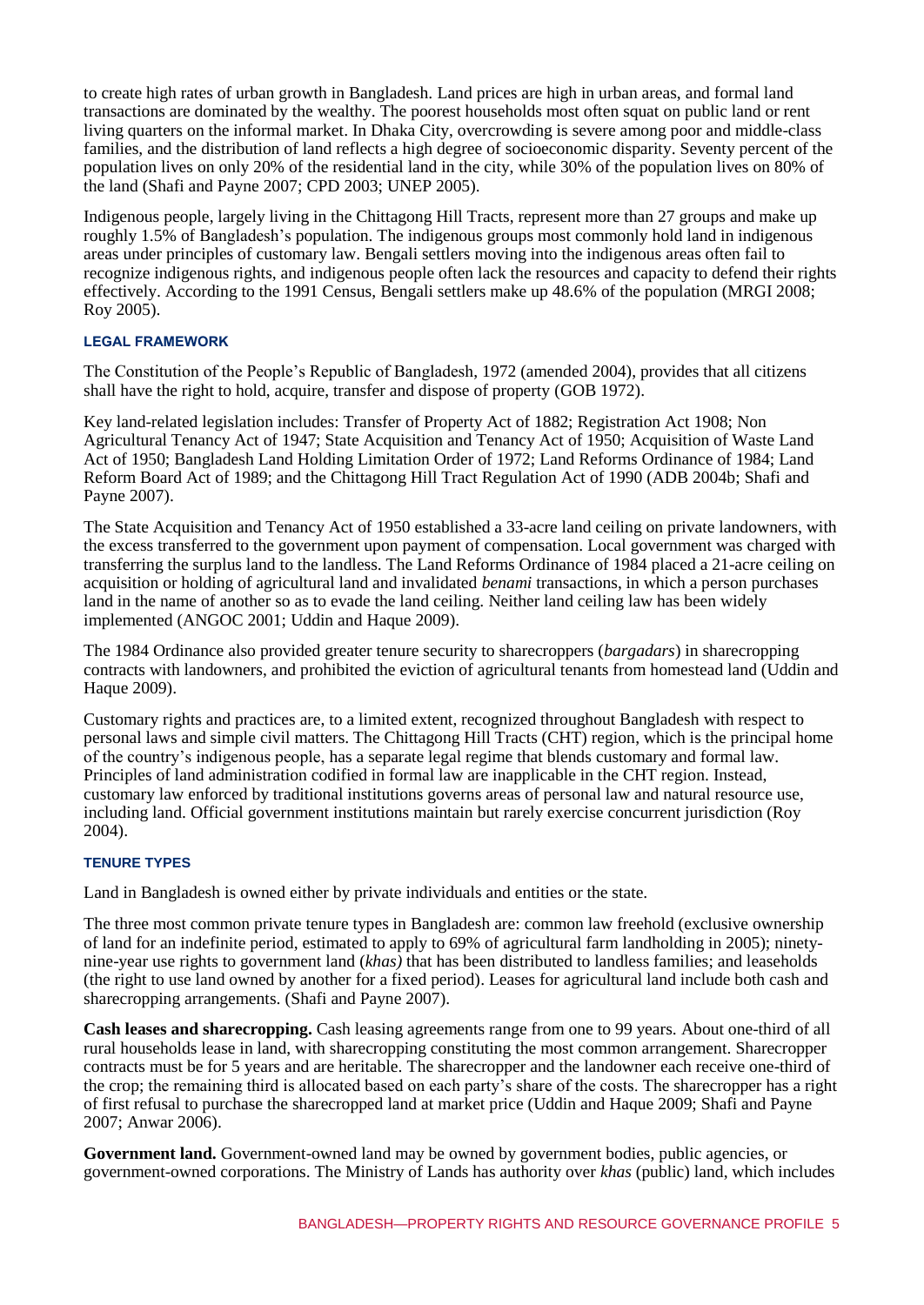surplus land that violates the land ceiling law, and other land owned historically by the state throughout colonial and Pakistani rule. The Ministry of Lands is responsible for allocating *khas* land to the landless; however, corruption and lengthy procedures have limited land allocations. The country also has a percentage of *wakf* land, which is held by the state and administered by the Department of *Waqf* for religious purposes (Shafi and Payne 2007; GOB DOW 2008).

#### **SECURING LAND RIGHTS**

Individuals acquire ownership-rights to land through purchase, inheritance, or gift. Titling and registration of land ownership is set out in the Transfer of Property Act 1882 and Registration Act of 1908. Procedures are expensive and complex, as detailed below. Thirty-nine percent of rural households access land through various tenancy arrangements, including term leases and sharecropping. Sharecropper tenancy has declined, while fixed-rent tenancy and medium-term leasing arrangements have increased. In practice, most landtenancy agreements are conducted verbally, although the Registration Act of 1908 sets out a process for registered leaseholds. Under the Land Reform Law adopted in 1984, agricultural households already occupying farmlands obtained rights to their homestead land through an anti-eviction provision (Uddin and Haque 2009; Shafi and Payne 2007).

Land-grabbing occurs when encroachers on public lands create false documents and get court decrees to confirm their ownership. Most land-grabbers are influential persons who get land-administration and management departments to assist them in forging documents. Statistics differ widely about the percentage of land acquired through land-grabbing; it is likely significant, however (Uddin and Haque 2009).

The government maintains a *khas* land allocation program that grants landless households 99-year rights to plots between one and three acres (depending on land quality) at no cost. The distribution of *khas* land to landless households entails a lengthy process, and applicants for land often must pay bribes at several of the steps. In addition, ineligible persons may be in possession of the allocated land, leaving the beneficiaries of the land-allocation relatively powerless to assert their possession-rights(Shafi and Payne 2007; Uddin and Haque 2009).

The majority of urban residents access land through the informal market where land rights are neither registered nor transferred according to the requirements of the law, or by squatting on public land. Bangladesh has the second-highest percentage of urban residents living in slum conditions in the region. These urban residents live in substandard conditions, and even those who have occupied the land for decades are vulnerable to large-scale evictions by the government, and to abuse and oppression by landlords (Shafi and Payne 2007; World Bank 2006b; UN-Habitat 2007).

Cumbersome and expensive registration requirements impede formal-sector land transactions. An individual or entity (either domestic or foreign) purchasing a real estate plot in a peri-urban area near Dhaka City can expect to pay 10% of the value of the property for registration, which takes 245 days and requires 8 different procedures. These include: (1) verifying the record of rights from the Land Office (also known as the Land Revenue Office); (2) conversion into the current survey of property titles created before the last cadastral survey; (3) obtaining inspection for this conversion (mandatory only on some properties); (4) obtaining a nonencumbrance certificate from the relevant sub-registration office (such as the Municipal Deed Registration Office); (5) preparing the deed and paying the stamp duty; (6) paying capital gains tax, registration fee, VAT, and other taxes; (7) applying for registration at the relevant sub-registration office; and (8) registering the change in ownership at the Land Office.

The World Bank rates Bangladesh  $119<sup>th</sup>$  out of 183 countries on the Ease of Doing Business scale, and  $176<sup>th</sup>$ out of 183 countries on the specific issue of property registration (World Bank 2010a; World Bank 2006b).

#### **INTRA-HOUSEHOLD RIGHTS TO LAND AND GENDER DIFFERENCES**

The Constitution of Bangladesh provides that all citizens are equal before the law and entitled to equal protection of the law, which prohibits discrimination on the basis of gender. Despite these pronouncements, women in Bangladesh rarely have equal property rights and rarely hold title to land. In 1996, only 3.5% of agricultural land was titled in the name of a woman. Fewer than 10% of women have their name included on any documentation of property rights. In rural areas, women access land almost exclusively through their relationships with male family members such as husbands, fathers, or brothers (GOB 1972; Kamal 1988; ADB 2004a; World Bank 2008a).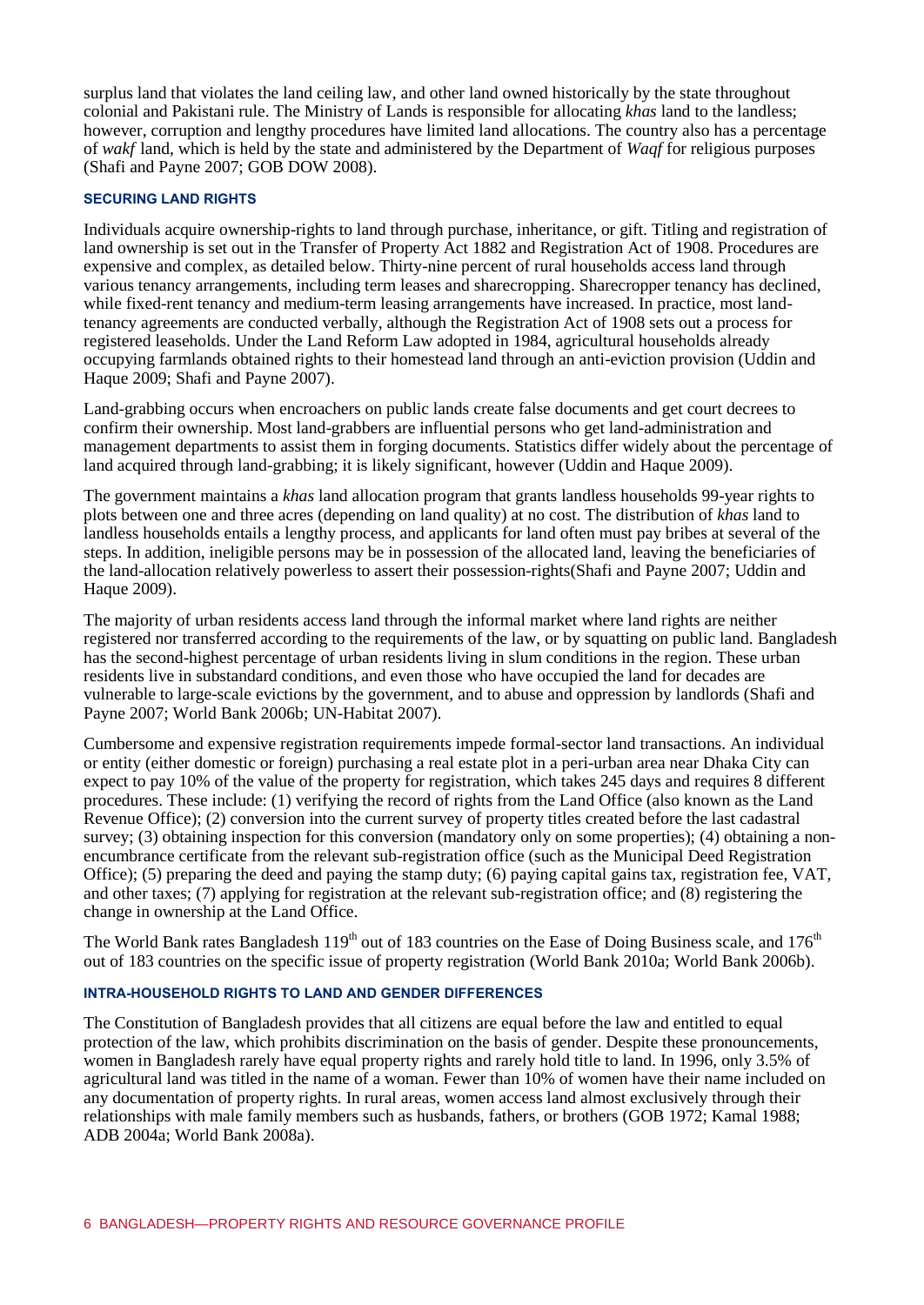Ninety percent of Bangladesh's population is Muslim. Islamic law and traditional practices govern matters of personal law such as marriage, divorce, and inheritance. Under Islamic law, a female child generally inherits half the property inherited by a male child, and a widow receives between one-eighth and onefourth of her deceased husband's estate, depending on whether they have children. Laws such as the 1961 Muslim Family

| <b>BOX 3. LAND AND GENDER INDICATORS</b>                                        |              |
|---------------------------------------------------------------------------------|--------------|
| OECD: Measuring Gender In (Equality)—Ownership Rights, 2006                     | <b>Score</b> |
| Women's Access to Land (to acquire and own land) (Range:                        |              |
| 0-1; 0=no discrimination)                                                       | 0.8          |
| Women's Access to Property other than Land (Range: 0-1;<br>0=no discrimination) | 0.5          |
| Women's Access to Bank Loans (Range: 0-1; 0=no<br>discrimination)               | 0.3          |
| FAO: Holders of Land Classified by Sex, 1993                                    |              |
| Percentage of Female Holders of Agricultural Land                               | 3.5          |

Laws Ordinance, the 1985 Family Court Ordinance, and the 1974 Muslim Marriage and Divorce Registration Act have provisions that are often more favorable toward women than traditional Islamic principles. However, Bangladeshi women have difficulty using the law to protect their land rights due to inadequate resources, lack of knowledge of the law and legal processes, and cultural norms (Kamal 1988; ADB 2004a).

Rural women often provide the primary labor on household land and are severely affected by land loss caused by frequent flooding and erosion. Subsistence and income-producing crops are regularly lost, and women usually cannot receive compensation for losses because the land is rarely registered in their names (ADB 2004a).

#### **LAND ADMINISTRATION AND INSTITUTIONS**

The Ministry of Lands is entrusted with land administration and management, settlement of the governmentowned lands (*khas*), and vested and abandoned properties. The Ministry is responsible for land acquisition, collection of land development tax, and land surveys, and is responsible for record-keeping, overseeing landuse planning, implementing land reforms, and managing government land development programs (GOB 2009; Shafi and Payne 2007).

The Ministry of Lands acts through the Directorate of Land Records and Surveys (DLRS) and the Land Reform Board (LRB). The highest revenue court in the country is the Land Appeals Board. The Board has final authority over matters relating to public land, taxation, and other issues that cannot be determined by lower authorities. The Department of Land Registration in the Ministry of Law, Justice and Parliamentary Affairs records land transactions and collects the Immovable Property Transfer Tax (GOB 2009).

The Ministry of Agriculture is primarily concerned with development, planning, and monitoring of agricultural policy. The Bangladesh Agricultural Development Corporation is responsible for project delivery (FAO 1999).

The Capital Development Authority of Bangladesh, RAJUK, has responsibility for development, planning and land-use management in Dhaka City. RAJUK has an acquisitions department to procure land for development projects, which include construction of roads and transportation facilities, as well as development of private housing complexes and new townships (RAJUK 2010).

In the Chittagong Hills Tracts (CHT) region, authority over land matters is shared by the central government and the traditional institutions. The central government operates through its district and sub-district offices; traditional village heads or chiefs (*karbaris*), the headmen responsible for several villages (*mauza*) and paramount chiefs or chiefs of revenue circles (*rajas*) have traditional and practical jurisdiction over natural resource management and land and revenue administration (Roy 2004).

#### **LAND MARKETS AND INVESTMENTS**

Both rural and urban land is scarce in Bangladesh, and land prices are rising. Under formal law, land sales, leases of a year or more, and land received through inheritance must be registered. Land registration requires 8 procedures and an average of 245 days to complete. The total cost of the transaction averages 10.4% of the value of the property. As government approvals are necessary at various levels, those seeking such approvals are subject to demands for bribes. The time and cost required to participate in the formal land market drive most land transactions into the informal sector (Uddin and Haque 2009; Khan 2009; Shafi and Payne 2007; World Bank 2009b).

The Board of Investment of the Bangladesh government estimates the average price of developed land in industrial belts to be between US \$10 and \$15 per square meter, depending on location. The average cost of construction on this land is between US \$100 and \$125 per square meter (GOB BOI 2010).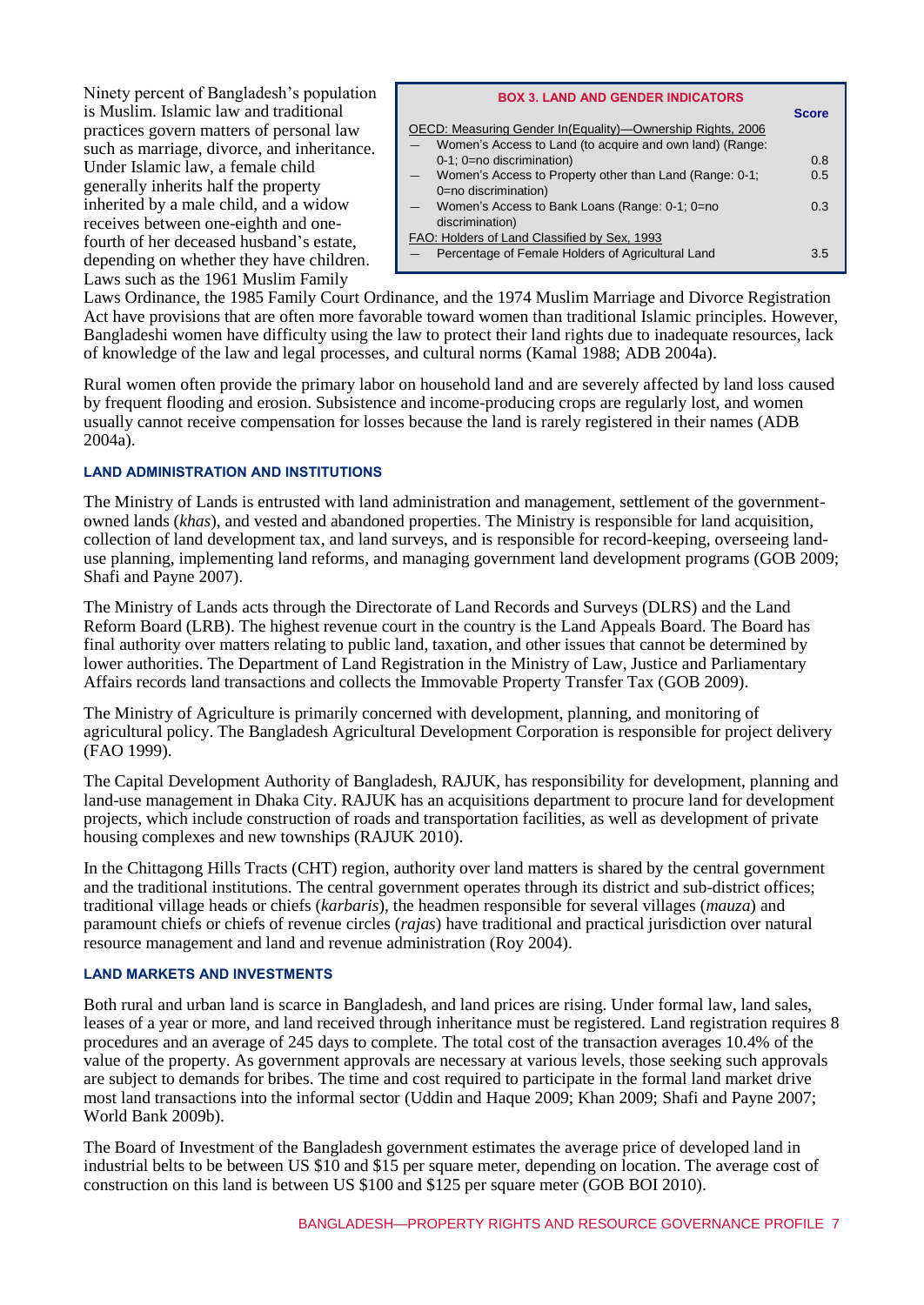#### **COMPULSORY ACQUISITION OF PRIVATE PROPERTY RIGHTS BY GOVERNMENT**

Article 42 of Bangladesh's Constitution provides that land can be acquired, nationalized, or requisitioned upon authority of law and with compensation. The Acquisition and Requisition of Immovable Property Ordinance, 1982, permits government land-acquisitions as needed for any public purpose. Compensation is limited to persons who are listed as owners in the land administration records. Providing proof of ownership is a lengthy process and landowners are unlikely to receive market value for seized land (GOB 1972; DWSA 2008).

The process of expropriation or land acquisition has historically been problematic. A 1992 survey of households that had lost land to governmental acquisition for six different flood-control projects uncovered significant problems including poor compensation, low land-valuation, delayed land payments, litigation charges, and the requirement of bribes. More recently, the government plans to acquire land from 3457 families for construction of the Padma Multipurpose Bridge Project in Munshiganj District. Also, the Capital Development Authority (RAJUK) plans a number of development projects in Dhaka City in the near future, but the extent to which these will require acquisition of private land is not clear (UNESCAP; Rashid 2009; RAJUK 2010).

#### **LAND DISPUTES AND CONFLICTS**

Land disputes, fueled by the scarcity of land and the critical role land plays in rural livelihoods and status, are common in Bangladesh. According to the World Bank, "[T]he overwhelming majority of both civil and criminal cases filed in the court system emanate from disputes over land and are linked to the system of land registration[.]" The most common causes of land disputes are issues regarding the distribution of *khas* land to ineligible households, possession of government-allocated land by ineligible persons, and encroachment by the politically powerful and by local elites on public land inhabited by landless people. In the Chittagong Hill Tracts regions, the migration of settlers onto land held by indigenous people under customary law has caused ongoing conflict, which has recently elevated (Roy 2005; ANGOC 2001; World Bank 2010b; CARE 2003; Uddin and Haque 2009; ISN 2010).

Disputes relating to the registration of land titles fall within the jurisdiction of the Ministry of Land. Some disputes are resolved before an informal dispute resolution body called a *shalish,* over which influential local leaders preside. Disputes that enter the formal dispute resolution system begin before a local-level official (the *tehsildar*) and can proceed simultaneously through the administrative dispute resolution system and the civil court system. Land cases may take 15–20 years to resolve, and few but the wealthy can afford the time and money to enforce their land rights through the formal system (Uddin and Haque 2009; CARE 2003).

In the Chittagong Hill Tracts region, traditional institutions led by *karbaris* (headmen) and *rajas* (chiefs) have authority to resolve land-related disputes, with the formal courts retaining concurrent (but rarely invoked) jurisdiction. The district and regional councils established as the administrative heads in the region also have adjudicative authority (Roy 2004).

#### **KEY LAND ISSUES AND GOVERNMENT INTERVENTIONS**

Despite land reform efforts, the unequal distribution of land continues to stall progress toward rural povertyalleviation. The government's land reforms have largely centered on efforts to redistribute *khas* land. However, the implementation of the land allocation program has failed to support the legislative intent. Only about 26% of the 3.3 million acres of agricultural *khas* land has been distributed, and most of the redistributed land has ended up in the hands of the local elite. Elites have encroached on public land and consequently control a large percentage of undistributed land held by the government. The intended beneficiaries of the law have only received an estimated 11.5% of the agricultural land distributed. The results of the government's other major land reform initiative, the imposition of land ceilings and distribution of surplus land, have also fallen short of expectations. Many large landowners used loopholes in the legislation to retain their land, and local officials lacked the political will to enforce the spirit of the law to benefit of the landless (ANGOC 2001; CARE 2003; IMF 2005).

The Government of Bangladesh, in its poverty-reduction strategy paper for the World Bank, recognized the need to improve distribution of *khas* land and to reduce incidences of land-grabbing. The government also issued a Land Use Policy in 2001, through which it intended to: reform the system of land administration and related laws; preserve and optimize the use of agricultural land; make suitable government-owned land available for development projects; reduce soil degradation; and establish a data bank for various categories of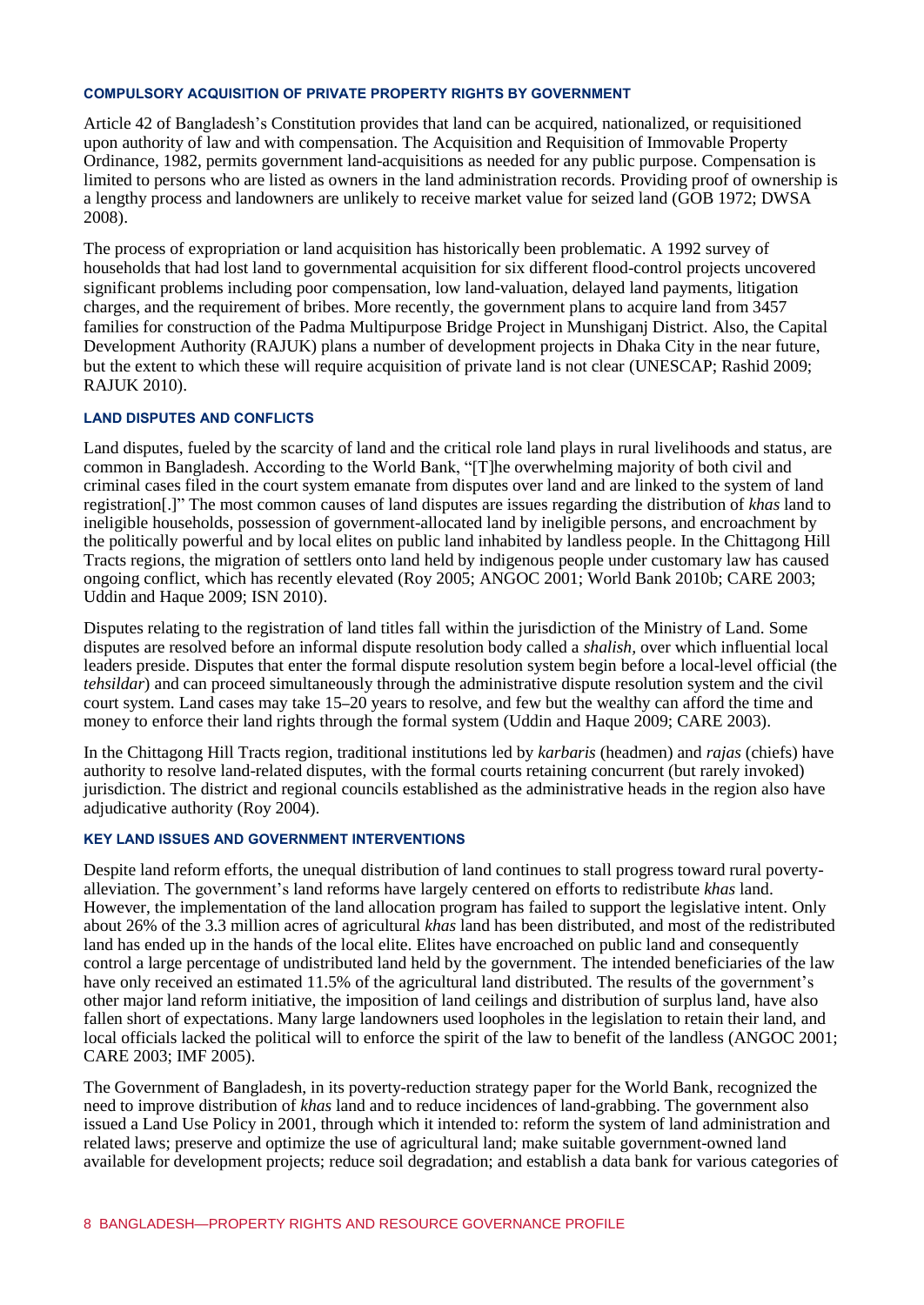land. The government has since acknowledged, however, that implementation of the Land Use Policy has been difficult (IMF 2005; World Bank 2005; GOB MOA 2006).

#### **DONOR INTERVENTIONS**

Under its food security program, USAID works with farmers and households on crop diversification and home gardening techniques. The Asian Development Bank (ADB), the UK's Department for International Development (DFID), Japan, and the World Bank have developed a joint strategy to support development in Bangladesh that includes improving land administration and land-use planning. The ADB's 1999 gender strategy for Bangladesh included improving women's access to land. ADB also has a program aimed at reducing land degradation (USAID 2009; ADB 2004c; ADB 2004a).

DFID supports a Land Rights Program managed by NGOs. This program emphasizes land access redistribution and reportedly has benefited 867,000 people (DFID 2007).

Almost 300 NGOs, including organizations for peasants and landless people, have joined together to form the Association for Land Reform and Development. Among other things, the member organizations work on issues relating to land rights, rights to food and livelihood, and the rights of indigenous peoples (ILC 2009).

### **2. FRESHWATER (LAKES, RIVERS, GROUNDWATER)**

#### **RESOURCE QUANTITY, QUALITY, USE AND DISTRIBUTION**

Three Himalayan rivers – the Ganges, Brahmaputra and Meghna – converge in Bangladesh to form the world's largest delta. Almost 80% of the country is considered floodplains. At least 20% of the country floods annually, and 40% of the country floods every few years, destroying crops, infrastructure and housing, and eroding agricultural land. The incidence, extent, and level of flooding is expected to increase in the future as a result of climate change (World Bank 2009a; ADB 2004b; World Bank 2006b).

Internal renewable water resources in Bangladesh are estimated at 105 cubic kilometers. The majority of water (96%) is used for agriculture, followed by domestic use (3%), and industrial use (0.7%). Despite widespread flooding, the majority of the rural population experiences water shortages during the dry season (FAO 1999; Gupta et al. 2005; IMF 2005; World Bank 2009a).

Although Bangladesh has abundant groundwater resources, these have been compromised by the discharge of pollutants into rivers and canals, and by the contamination of aquifers. With the exception of a few natural springs in the hill areas, Bangladesh has no potable surface water. Discharges of municipal wastewater are so significant as to render the existing water treatment facilities near large urban areas inoperative. In 61 of the nation's 64 districts, the groundwater is contaminated with arsenic (ADB 2004b; FAO 1999; World Bank 2006b; World Bank 2008c).

#### **LEGAL FRAMEWORK**

Bangladesh's 1999 National Water Policy was drafted by the Ministry of Water Resources as part of the Fifth Five Year Plan. The goal of the Water Policy is to ensure progress towards national goals of economic development, poverty alleviation, food security, public health and safety, a decent standard of living for the people and protection of the natural environment. The Water Policy states that the government should develop a National Water Code to provide a comprehensive legal regime for the development, preservation and allocation of water resources (Gupta et al. 2005).

Bangladesh's integrated water management plan for 2000–2025 addresses three major issues: (1) efficient use of water in the face of increasing scarcity;  $(2)$  providing all people with access to sufficient, good-quality water; and (3) ecologically sustainable use of the resource. As of 2010, a draft Bangladesh Water Act, intended to become the national water code, had been prepared by the Ministry of Water, but had not yet been enacted into law (Gupta et al. 2005; GOB 2008).

#### **TENURE ISSUES**

Under the proposed Water Act, unless otherwise provided by law, the state owns all water resources in Bangladesh, including surface water, groundwater, and sea water. Water may be legally appropriated for customary uses, but users must hold a water use-right. Use rights are naturally awarded to individuals for the collection of water for domestic uses, for bathing, and for navigating small watercraft. For other purposes, use rights must be acquired through a general authorization or license (GOB 2008).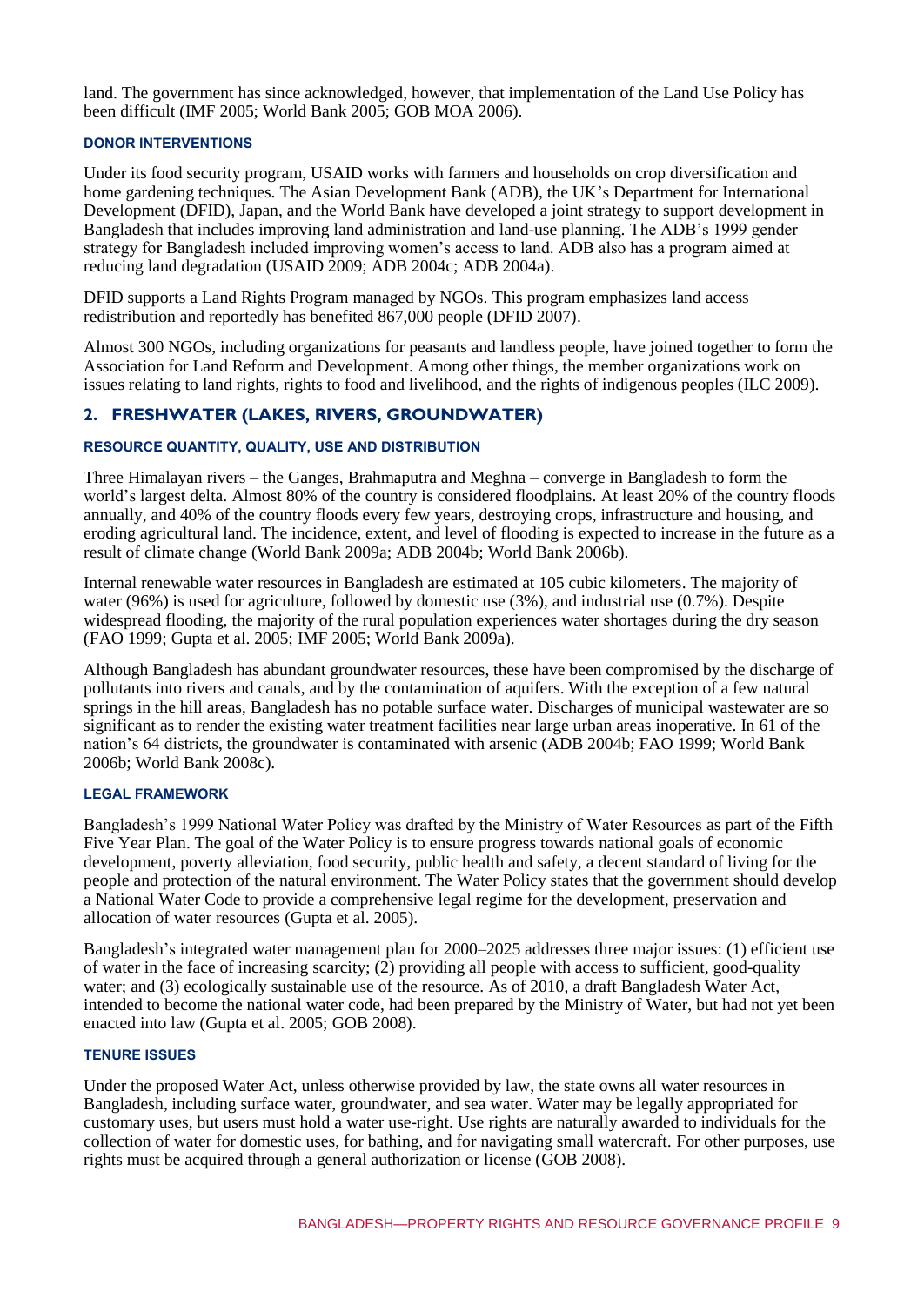Water rights are tied to land ownership, and individuals and communities can hold water rights based on their rights to the land. The USAID-sponsored GOB project MACH (Management of Aquatic Ecosystems through Community Husbandry) established community-based co-management of wetlands. State-owned closed water bodies of less than 3 acres in size are subject to common-property principles; poor people living in the area are allowed to access the water for their domestic use. In addition, private individuals may have and control small household ponds (CARE 2003; Gupta et al. 2005; USAID 2006).

The rights of riparian owners to receive naturally-flowing water from higher estates or land are guaranteed under the draft Water Act. Riparian owners are restricted from constructing works that will impede the natural flow of water unless they provide an alternative drainage source (GOB 2008).

#### **GOVERNMENT ADMINISTRATION AND INSTITUTIONS**

The Ministry of Water Resources is charged with management and development of the water sector. Within the Ministry, the Bangladesh Water Development Board administers flood control, irrigation, erosion control and other water projects. The Water Resources Planning Organization is responsible for coordinating planning for all water resources programs and administration (FAO 1999).

The 1999 Water Policy assigns water-allocation decisions to local administrative authorities (Gupta et al. 2005).

#### **GOVERNMENT REFORMS, INTERVENTIONS AND INVESTMENTS**

The Government has undertaken a number of projects to address water-related problems in Bangladesh, including flood control and forecasting, drainage and irrigation projects and disaster management. The government's water strategy also includes expanding small-scale irrigation projects (Gupta et al. 2005; FAO 1999; World Bank 2008c).

Implementation of water-related reforms in Bangladesh is plagued by lack of inter-sectoral coordination, conflicts in sectoral policies, lack of institutional capacity, outdated laws and an overall non-punitive approach incorporated into existing law. One objective of the Draft Water Act is to revise and consolidate all the laws governing ownership, development, appropriation, utilization, conservation, and protection of water resources (Gupta et al. 2005; ADB 2004b).

In Dhaka, the Dhaka Water Supply and Sewage Authority has worked with the World Bank on a US \$165 million project to support sewer systems, improve water drainage, and ensure water and sanitation services to low-income communities (World Bank 2008b).

The Bangladesh Power Development Board has the authority to plan, construct and operate power-generation facilities, including hydropower. The Kaptai dam is currently the only source of hydropower in the country (BPDP 2010).

#### **DONOR REFORMS, INTERVENTIONS AND INVESTMENTS**

USAID is investing in clean water facilities and disaster mitigation and readiness. The agency also conducted a study of the potential effects of climate change on Bangladesh's water resources, and administers the Management of Aquatic Ecosystems project through the Community Husbandry (MACH) program. MACH aims to encourage environmentally sound utilization of wetlands (USDOS 2009; USAID 2006).

The World Bank has partnered with the government to institutionalize participatory water management, strengthen water sector institutions, and maintain and improve operations of flood-control infrastructure. The World Bank engaged in the Water Supply Program Project (US \$55.1 million, 2004–2010) to help Bangladesh meet the Millennium Development Goals for water and sanitation by 2015. Program goals included reducing the number of rural households dependent on arsenic-contaminated groundwater, as well as improving the delivery of water services in rural villages (World Bank 2008b; World Bank 2008c; World Bank 2009c).

In addition to the World Bank, the Asian Development Bank (ADB), DFID, the United Nations Children's Fund (UNICEF) and the World Health Organization (WHO) are actively involved in the water and sanitation sector in Bangladesh (ADB 2004b; World Bank 2006a).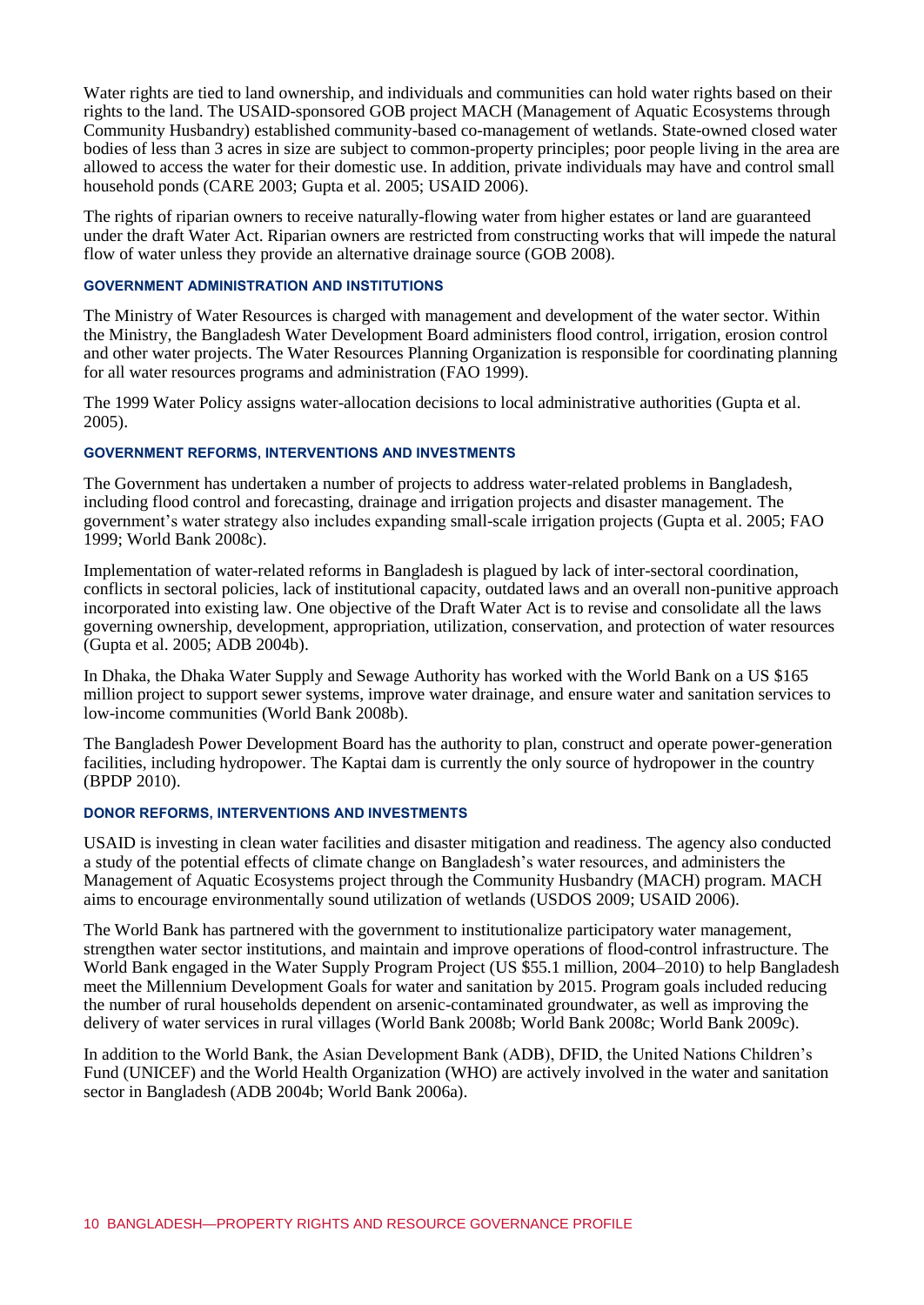## **3. TREES AND FORESTS**

#### **RESOURCE QUANTITY, QUALITY, USE AND DISTRIBUTION**

Forest land in Bangladesh can be classified in 3 categories: (1) tropical or semi-evergreen forest located in the hill country of the east; (2) moist or dry deciduous forest found in the central plains and northeastern freshwater areas; and (3) tidal mangrove forests located along the coasts. Of the total forest land estimated at 2.56 million hectares, about 47% is devoted to forest plantations. (Note that estimates for the current forested area of Bangladesh vary; while the World Bank in 2009 stated that 6.7% of the country was forested, the GOB states on its web site that 17% of the country is forested.) The remainder is natural forest and barren land. Much of Bangladesh's forest land no longer has any forest vegetation as a result of cultivation, illegal occupation, and non-forest land uses (ADB 2004b; Biswas and Choudhury 2007; World Bank 2009b; GOB 2010).

Bangladesh's population relies heavily on forest resources. Trees supply timber for fuelwood and construction. The forests provide fodder for animals, grasses for thatching, medicinal plants, and essential oils. Bangladesh loses roughly 1.6% of its forest land every year. Forest land per capita is among the lowest in the world. Deforestation results from pressures of illegal logging, resettlement of people, natural disasters, extraction of resources, encroachment for agriculture and housing, use of land for state and military purposes, and inconsistent forest management policies (FAO 2008; ADB 2004c; ADB 2004b; Ahmed 2008; Biswas and Choudhury 2007).

#### **LEGAL FRAMEWORK**

Formal law governing forests and forest products in Bangladesh are: the Forest Act of 1927 (as amended in 2000); the Private Forest Ordinance of 1959; the 1992 Forestry Master Plan; and the National Forestry Policy of 1994. The Forestry Policy seeks to bring 20% of the country's land under the afforestation programs of the government and private sector by 2015. The Government of Bangladesh has outlined a three-dimensional approach to implementing the Forestry Policy: (1) people-oriented forestry programs; (2) forest productiondirected programs; and (3) programs that strengthen institutions. The policy emphasizes the preservation and management of forests, plants and animals through a participatory approach with local residents. The policy encourages tree-cultivation by communities and supports local forestry and forestry-related businesses (FAO 2000; GOB MEF 1994; ADB 2004b; World Bank 2006b; Muhammed et al. 2008; FAO 2000; Choudhury 2003).

The Forestry Master Plan is a macro forest plan designed to address policy issues, institutional reforms, and environmental concerns. The plan outlines five preconditions for the sustainable development of the forestry sector in Bangladesh: (1) the satisfaction of basic human needs; (2) continued socio-economic growth; (3) participation in decision-making and benefit sharing by those who use forest resources; (4) the sustained commitment of government to systematic long-term approaches to tenure issues; and (5) the sustainable utilization of forest resources (FAO 2000).

Under the Bangladesh Private Forest Act 1959, the government can take over management of privately-owned forest land, land that could become forested, or land that has lain fallow for more than three years. The law allows the government to require private forest-land owners to develop and abide by forest management plans or risk loss of the forest land to the state (FAO 2000).

Customary law continues to govern access to the forest and use of the forest products, particularly in areas where the local forestry officials are inactive. Some principles of customary law, such as the right to occupy homestead land and to take some forest products for domestic use, have been codified in legislation applicable to the indigenous Chittagong Hill Tracts (CHT) region. However, the state often views customary management of forests negatively, and formal laws based on customary principles often remain unacknowledged. (Halim et al. 2008; Halim et al. 2007; Ahmed 2008)

#### **TENURE ISSUES**

Since colonial times, successive governments have declared increasingly large tracts of forest land to be reserved. Reserved forests come under the direct management of the government, and the government controls use of the forest resources. Government control of these forested areas has not necessarily led to more sustainable management of the resource (Roy 2004).

Customary forest rights of indigenous people are enjoyed only to the extent that they do not conflict with state law. The tension between customary rights and claims by individual property-owners under statutory law have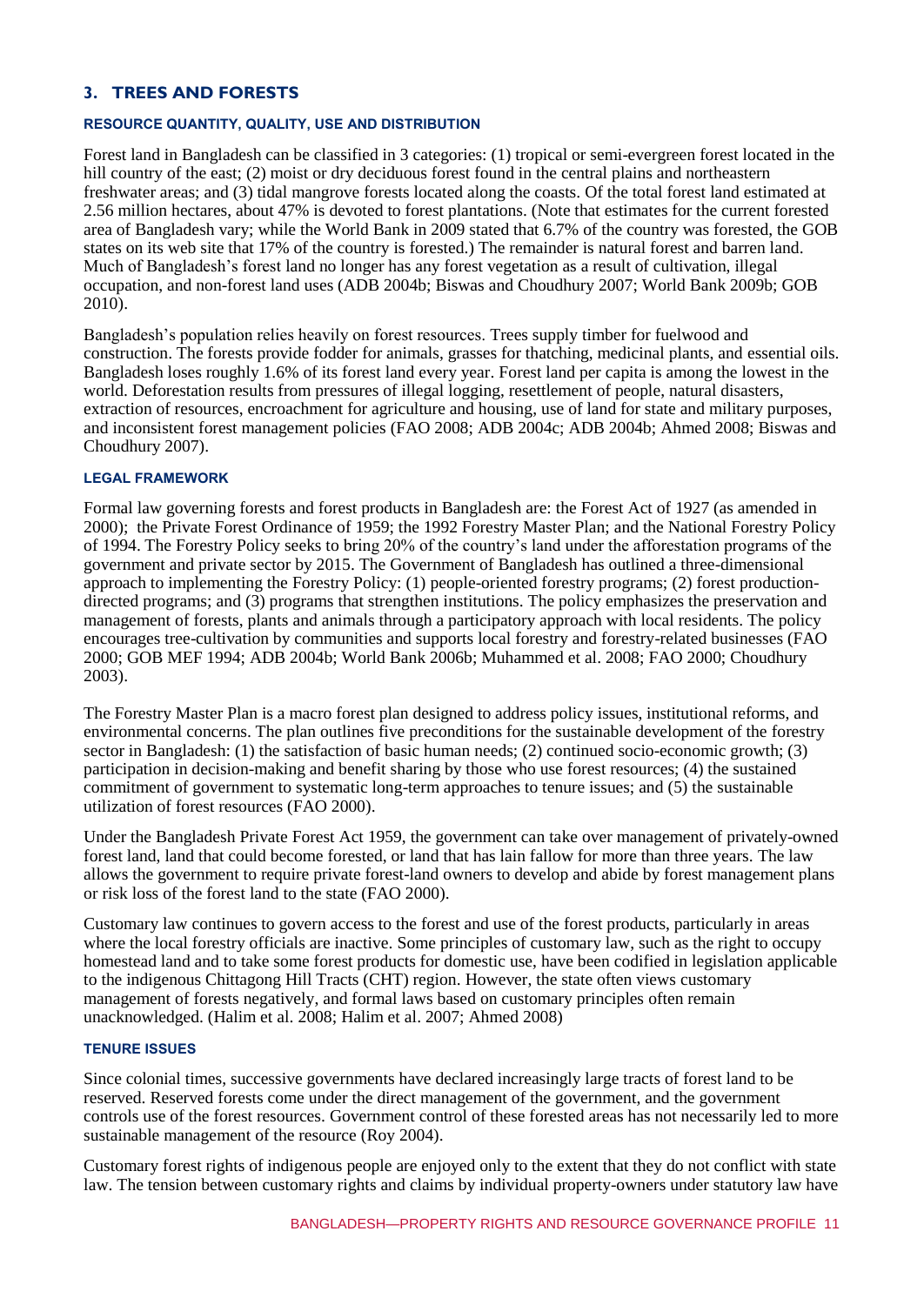usually been resolved in favor of wealthy individual property-owners. There has been some formal or nearformal recognition of customary resource rights (such as timber rights in areas of prior timber use by local communities) but such recognition has generally not been implemented in practice. In some instances, customary rights to resources have been formalized and recognized in practice, such as indigenous people's rights to minor forest produce (e.g., seeds, honey). Conflicts between indigenous people and the state over forest land are common. Indigenous people assert legal rights based on generations of forest access and use of forest products; the government often takes the view that indigenous peoples' rights are actually privileges that can be revoked at will (Roy 2004).

#### **GOVERNMENT ADMINISTRATION AND INSTITUTIONS**

The Forest Department, which is within the Ministry of Environment and Forests, manages all governmentowned forests. The department's responsibilities include forest conservation and preservation, management of forest production, social forestry initiatives, and public outreach and education. The performance of the department has been poor; the department is perpetually understaffed, and forestry policy work generally has been consistently underfunded. That some department officials have allegedly been involved in and profited from illegal logging has reduced public confidence and support (ADB 2004b; Muhammed et al. 2008; World Bank 2006b).

#### **GOVERNMENT REFORMS, INTERVENTIONS AND INVESTMENTS**

In 1989, due to a rapid annual deforestation rate of 3.3% in the 1980s, the Government banned harvesting of trees in primary forests on both public and private land. This moratorium resulted in a net annual reforestation rate of about 1%. The ban also led to development of private-sector timber production, which now produces over 80% of the locally harvested timber marketed in Bangladesh. The government has set a goal of 20% forest cover by 2015 (World Bank 2006b; ADB 2008; Mueller 2000).

The government has also implemented agroforestry programs and social forestry in several areas. Agroforestry programs involve simultaneous agricultural and forest production on the same land. The program has been tried in both plains and hill areas. The government social forestry programs seek to create sustainable, forest-related employment, meet fuel and other minor forest product needs, promote soil and water conservation and make the forest areas more accessible for recreational activities. These programs have had modest success as demonstrated by some net reforestation in the 1990s (GOB MEF 2009a; GOB MEF 2009b; World Bank 2006b).

#### **DONOR INTERVENTIONS AND INVESTMENTS**

In 2008 USAID awarded a five-year contract to International Resources Group (IRG) for the Integrated Protected Area Co-Management (IPAC) project. The project is designed to contribute to sustainable natural resource management and enhanced biodiversity-conservation in certain areas with the goal of preserving the country's natural capital while promoting equitable economic growth and strengthening environmental governance (IRG 2008).

The World Bank has supported forestry development projects in Bangladesh in cooperation with ADB. The Sundarbans Biodiversity Conservation Project was a 7-year joint project for implementing a sustainable management and conservation system for the Sundarbans region. The Upazila Afforestation initiative started in 1986 and ended in 1995. This program generated some positive environmental impacts, but was criticized for propagating certain exotic species (ADB 2004b; ADB 2004c; World Bank 1998).

#### **4. MINERALS**

#### **RESOURCE QUANTITY, QUALITY, USE AND DISTRIBUTION**

Bangladesh is not mineral-rich. The country has small reserves of coal and oil. Natural gas provides most of the energy consumed in Bangladesh. Natural gas exploration is ongoing, and evidence of larger reserves exists. The value of such reserves is potential grounds for conflict. In 2008, Myanmar undertook offshore exploration of deep-sea blocks of oil and gas in disputed territorial waters, leading to the mobilization of Bangladeshi and Myanmar war ships. Industrial minerals produced in small quantities include cement, granite and limestone (Bangladesh Embassy 2009; *New Nation* 2006; Kuo 2007).

#### **LEGAL FRAMEWORK**

Article 143 of the Constitution provides that the Government of Bangladesh owns all the country's minerals. The Mines Act of 1923 sets forth state powers of mine exploitation oversight, and establishes health and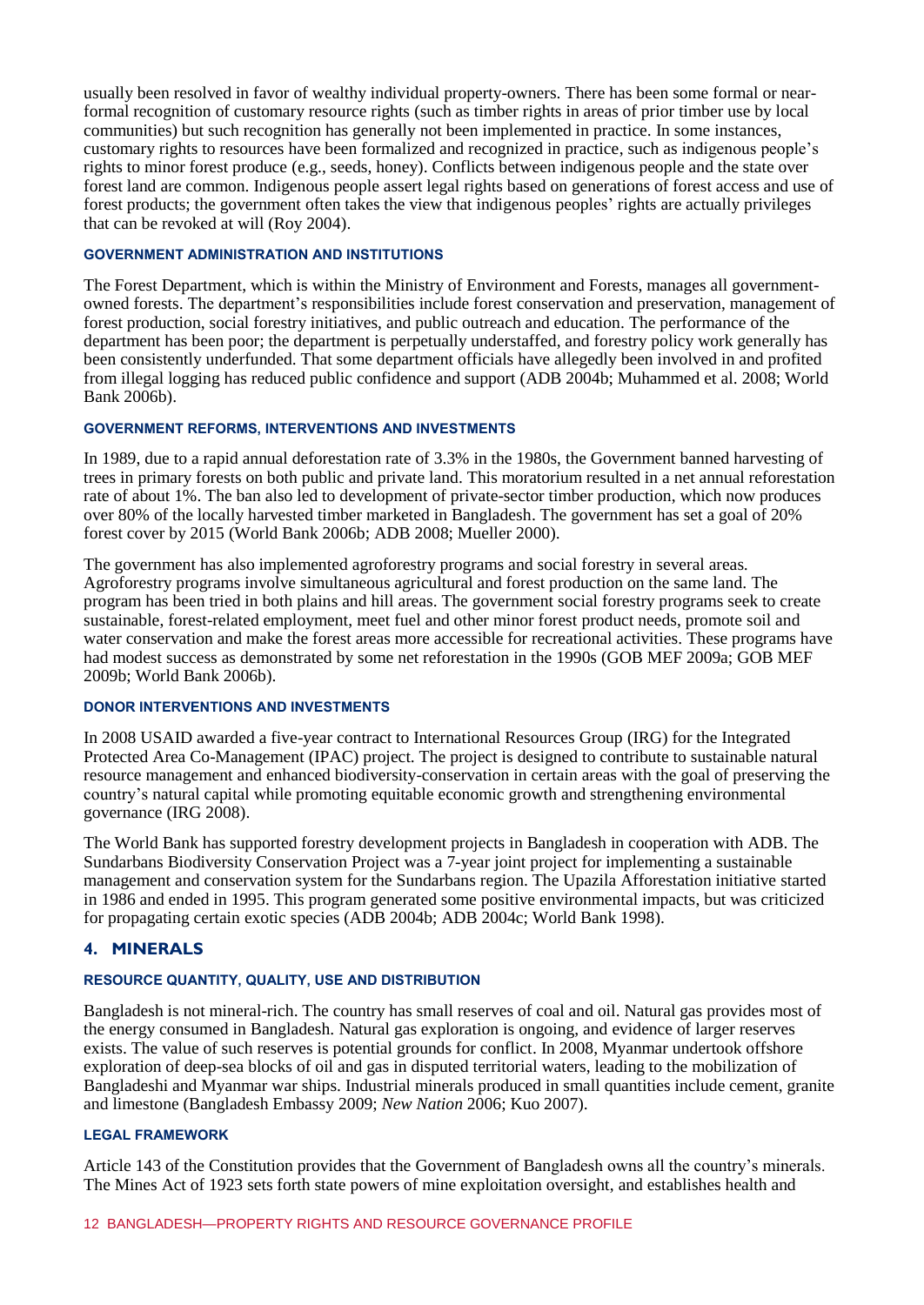safety standards for operation of mines. The Mines and Mineral Resources (Control and Development) Act of 1992 governs the granting of mining licenses. The Petroleum Act of 1934 (as amended), gives the government the exclusive right to exploit petroleum resources, and extends the government's petroleum rights to the country's economic zone and continental shelf (GOB 1972; ADB 2004b; GOB 1992).

#### **TENURE ISSUES**

The Mines and Mineral Resources Act empowers the government to grant prospecting licenses and mining leases to private parties to engage in mining, and includes provisions for payment of royalties by the mining entity. The government has rule-making authority. Individuals and entities that violate the rules may be subject to fines and imprisonment (GOB 1992).

#### **GOVERNMENT ADMINISTRATION AND INSTITUTIONS**

The Ministry of Power, Energy and Mineral Resources oversees mineral resource development in Bangladesh. The state-owned Bangladesh Oil, Gas and Mineral Corporation (Petrobangla) is responsible for oil and gas exploration, production and distribution. It has also engaged in activities relating to other minerals, such as those required for the manufacture of coal and cement (Kuo 2007).

#### **GOVERNMENT REFORMS, INTERVENTIONS AND INVESTMENTS**

The government seeks foreign investment in the energy sector and is adopting policies to promote that investment. The government offers special incentive packages to investors in oil and gas development. Incentives include tax exemptions or reductions, lower duties on imported equipment, no restriction on foreign equity participation, legal protection against nationalization, expropriation, and assurance of nondiscriminatory treatment (Bangladesh Embassy 2009; CBB 2009).

#### **DONOR INTERVENTIONS AND INVESTMENTS**

USAID has made no recent investments in the minerals sector. ADB has provided a US \$230 million loan to Petrobangla to support development and construction of natural gas pipelines to deliver energy to areas of western Bangladesh (ADB 2005).

## **5. DATA SOURCES (SHORT LIST)<sup>1</sup>**

To be developed.

1

## **6. DATA SOURCES (COMPLETE LIST) (PLEASE BOLD THE MOST IMPORTANT CITES)**

ADB. *See* Asian Development Bank.

ANGOC. *See* Asian NGO Coalition for Agrarian Reform and Rural Development.

- Ahmed, Mahbub Uddin. 2008. Underlying causes of deforestation and forest degradation in Bangladesh. Report submitted to the Global Forestry Coalition, Geneva. University of Dhaka, Dhaka Bangladesh. [http://www.](../../nsk/My%20Documents/WRI/IN%20PROGRESS%20FILES/BANGLADESH%20NA%20in%20progress%206.6.10.docx) [globalforestcoalition.org/img/userpics/File/UnderlyingCauses/Bangladesh-Report-Underlying-Causes-](../../nsk/My%20Documents/WRI/IN%20PROGRESS%20FILES/BANGLADESH%20NA%20in%20progress%206.6.10.docx)[Workshops.pdf](../../nsk/My%20Documents/WRI/IN%20PROGRESS%20FILES/BANGLADESH%20NA%20in%20progress%206.6.10.docx) (accessed 6 June 2010).
- Anwar, Tanvir B. 2006. Land market in rural Bangladesh. Paper prepared for Institute of Business Administration, University of Dhaka.
- Asian Development Bank. 2004a. Bangladesh: Gender, poverty and the MDGs. Bangladesh Resident Mission and Regional and Sustainable Development Department. [http://www.adb.org/Documents/Reports/Country-Gender-](../../nsk/My%20Documents/WRI/IN%20PROGRESS%20FILES/BANGLADESH%20NA%20in%20progress%206.6.10.docx)[Assessments/ban.asp](../../nsk/My%20Documents/WRI/IN%20PROGRESS%20FILES/BANGLADESH%20NA%20in%20progress%206.6.10.docx) (accessed 12 May 2010).
- ———. 2004b. Country Environmental Analysis: Bangladesh. [http://www.adb.org/Documents/CEAs/BAN/BAN-CEA-](../../nsk/My%20Documents/WRI/IN%20PROGRESS%20FILES/BANGLADESH%20NA%20in%20progress%206.6.10.docx)[Jul2004.pdf](../../nsk/My%20Documents/WRI/IN%20PROGRESS%20FILES/BANGLADESH%20NA%20in%20progress%206.6.10.docx) (accessed 12 May 2010).
- ———. 2004c. Country Strategy and Program 2006– 2010: Bangladesh. [http://www.adb.org/Documents/CSPs/BAN/](../../nsk/My%20Documents/WRI/IN%20PROGRESS%20FILES/BANGLADESH%20NA%20in%20progress%206.6.10.docx)

<sup>1</sup> Complete list of references available at [http://ltpr.rmportal.net/country-profiles/bangladesh/references/.](http://ltpr.rmportal.net/country-profiles/bangladesh/references/)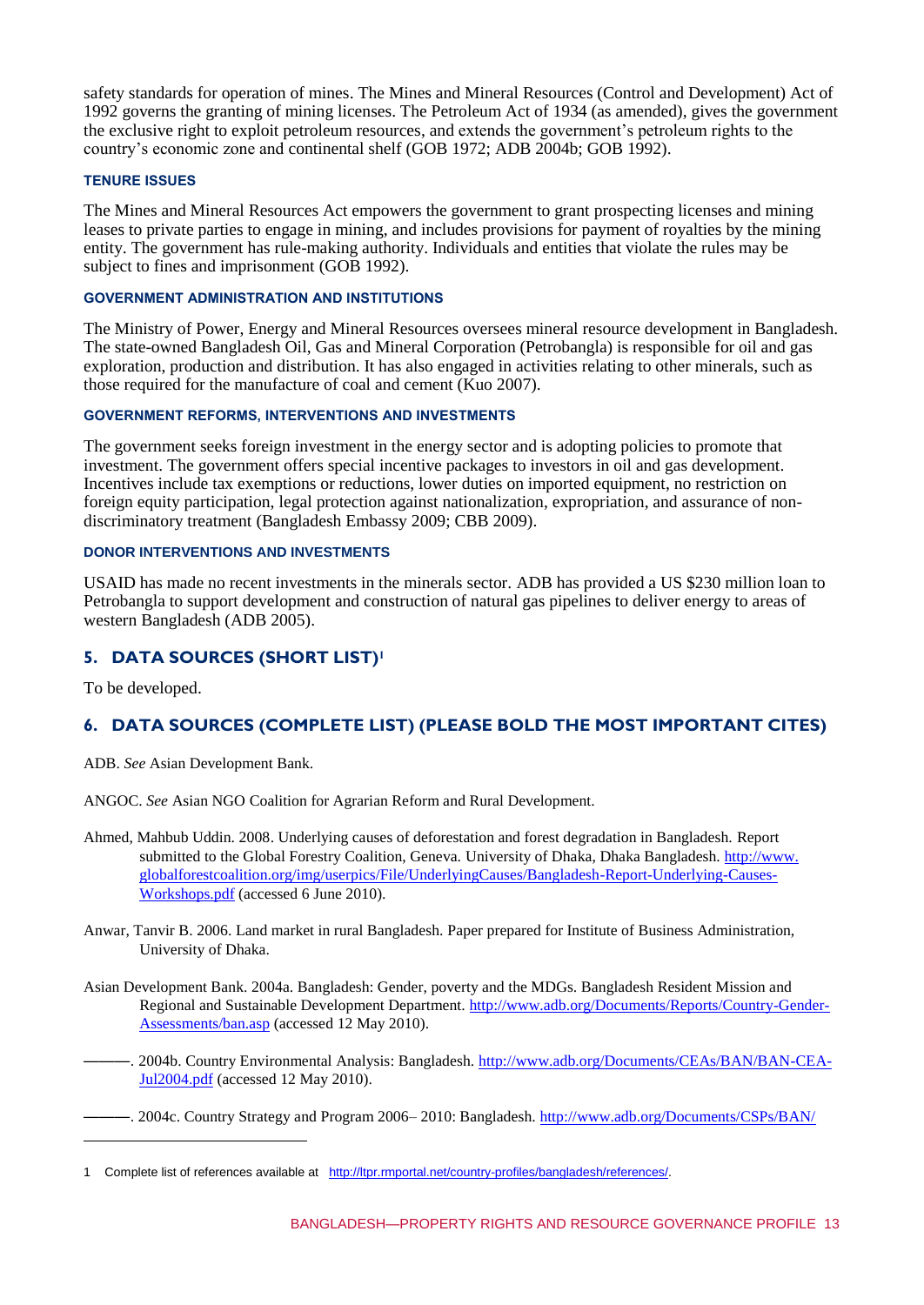2005/default.asp (accessed 12 May 2010).

- —, 2005. \$230 million loan package to help deliver clean energy to western Bangladesh. [http://www.adb.org/](../../nsk/My%20Documents/WRI/IN%20PROGRESS%20FILES/BANGLADESH%20NA%20in%20progress%206.6.10.docx) [Documents/News/2005/nr2005165.asp](../../nsk/My%20Documents/WRI/IN%20PROGRESS%20FILES/BANGLADESH%20NA%20in%20progress%206.6.10.docx) (accessed 25 February 2008).
- -. 2008. Bangladesh Forestry Sector Project. [http://www.adb.org/Documents/Reports/Validation/BAN/](../../nsk/My%20Documents/WRI/IN%20PROGRESS%20FILES/BANGLADESH%20NA%20in%20progress%206.6.10.docx) [in381-08.pdf](../../nsk/My%20Documents/WRI/IN%20PROGRESS%20FILES/BANGLADESH%20NA%20in%20progress%206.6.10.docx) (accessed 12 May 2010).
- Asian NGO Coalition for Agrarian Reform and Rural Development. 2001. Agrarian Reform Programs in Selected Asian Countries. <http://www.landcoalition.org/pdf/angoc/ch2/ch2p02.pdf> (accessed 12 May 2010).
- BPDB. *See* Bangladesh Power Development Board.
- Bangladesh Embassy Netherlands. Trade and investment. [http://www.bangladeshembassy.nl/page.php?page\\_id=8,](http://www.bangladeshembassy.nl/page.php?page_id=8) (accessed 6 June 2010).
- Bangladesh Power Development Board. 2010. History. [http://www.bpdb.gov.bd](http://www.bpdb.gov.bd/) (accessed 10 April 2010).
- Biswas, S.R., and J.K. Choudhury. 2007. Forests and forest management practices in Bangladesh: The question of sustainability. *International Forest Review,* 9 (2)

CARE. *See* 

- CBB. *See* Central Bank of Bangladesh.
- CPD. *See* Center for Policy Dialogue.
- Capital Development Authority of Bangladesh. 2010. Official web site of RAJUK. [http://www.rajukdhaka.gov.bd/](../../nsk/My%20Documents/WRI/IN%20PROGRESS%20FILES/BANGLADESH%20NA%20in%20progress%206.6.10.docx) [index.htm](../../nsk/My%20Documents/WRI/IN%20PROGRESS%20FILES/BANGLADESH%20NA%20in%20progress%206.6.10.docx) (accessed 11 May 2010).
- CARE. 2003. Land policy and administration in Bangladesh: A literature review. Rural Livelihoods Programme. <http://www.carebd.org/Land%20Policy%20and%20Administration.pdf> (accessed 1 February 2009).
- Center for Policy Dialogue. 2003. Strengthening the Role of Private Sector Housing in Bangladesh Economy: The Policy Challenges. CPD Dialogue Report 64.<http://www.cpd-bangladesh.org/publications/dr/DR-64.pdf> (accessed 5 May 2010).
- Central Bank of Bangladesh. 2009. General facilities/incentives. [http://www.bangladesh-bank.org/investfacility/](../../nsk/My%20Documents/WRI/IN%20PROGRESS%20FILES/BANGLADESH%20NA%20in%20progress%206.6.10.docx) [invesfac.html](../../nsk/My%20Documents/WRI/IN%20PROGRESS%20FILES/BANGLADESH%20NA%20in%20progress%206.6.10.docx) (accessed 29 September 2009).
- Choudhury, Junaid Kabir. 2003. Bangladesh: National forest policy review. Rome: FAO.
- DFID. *See* Department for International Development.
- DWSA. *See* Dhaka Water and Sanitation Authority.
- Department for International Development. 2007. Bangladesh Interim Country Assistance Plan 2007–2009.
- Dhaka Water and Sanitation Authority. 2008. Dhaka Water Supply and Sanitation Project: Resettlement Policy Framework. [http://www-wds.worldbank.org/external/default/main?pagePK=64193027&piPK=](../../nsk/My%20Documents/WRI/IN%20PROGRESS%20FILES/BANGLADESH%20NA%20in%20progress%206.6.10.docx) [64187937&theSitePK=523679&menuPK=64187510&searchMenuPK=64187283&siteName=WDS&entityID](../../nsk/My%20Documents/WRI/IN%20PROGRESS%20FILES/BANGLADESH%20NA%20in%20progress%206.6.10.docx) [=000334955\\_20080721041447](../../nsk/My%20Documents/WRI/IN%20PROGRESS%20FILES/BANGLADESH%20NA%20in%20progress%206.6.10.docx) (accessed 12 May 2010).
- FAO. *See* Food and Agriculture Organization.
- Food and Agriculture Organization. 1999. Aquastat: Banglades[h. http://www.fao.org/nr/water/aquastat/countries/](../../nsk/My%20Documents/WRI/IN%20PROGRESS%20FILES/BANGLADESH%20NA%20in%20progress%206.6.10.docx) [bangladesh/index.stm](../../nsk/My%20Documents/WRI/IN%20PROGRESS%20FILES/BANGLADESH%20NA%20in%20progress%206.6.10.docx) (accessed 2 November 2009).
- ———. 2000. Forest resources of Bangladesh. Working Paper No. 15, Forest Resources Assessment Programme. Rome: FAO.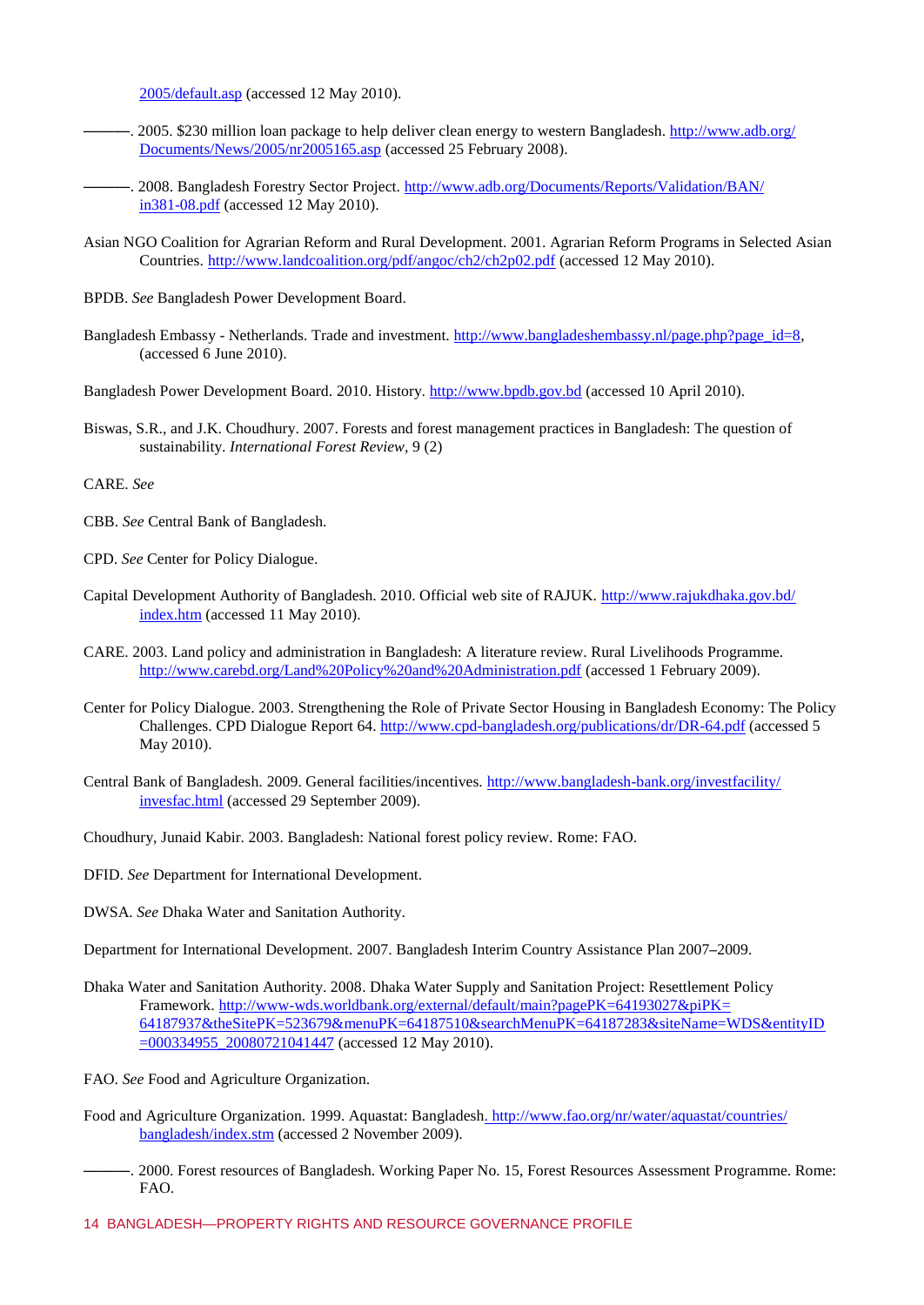-. 2008. Bangladesh: Forests and the forestry sector. <http://www.fao.org/forestry/country/57478/en/> ( accessed 2 November 2009).

- GOB. *See* Government of Bangladesh.
- GOB BOI. *See* Government of Bangladesh, Board of Investment.
- GOB BS. *See* Government of Bangladesh, Bureau of Statistics.
- GOB DOW. *See* Government of Bangladesh, Department of Waqf.
- GOB MOA. *See* Government of Bangladesh, Ministry of Agriculture.
- GOB MEF. *See* Government of Bangladesh, Ministry of Environment and Forest.
- Government of Bangladesh. 1972. Constitution of the People's Republic of Bangladesh, 1972 (revised 2004). <http://www.bangla2000.com/Bangladesh/constitution.html> (accessed October 27, 2009).
- ———.1992. Mines and Minerals Resources (Control and Development) Act, 1992. [http://www.sai.uni](../../nsk/My%20Documents/WRI/IN%20PROGRESS%20FILES/BANGLADESH%20NA%20in%20progress%206.6.10.docx)[heidelberg.de/workgroups/bdlaw/1992-a39.htm](../../nsk/My%20Documents/WRI/IN%20PROGRESS%20FILES/BANGLADESH%20NA%20in%20progress%206.6.10.docx) (accessed 12 May 2010).
- ——. 2005. World Environmental Day 2005: From Grim City to Green City. [http://www.bdix.net/sdnbd\\_org/](../../nsk/My%20Documents/WRI/IN%20PROGRESS%20FILES/BANGLADESH%20NA%20in%20progress%206.6.10.docx) [world\\_env\\_day/2005/bangladesh/index.htm](../../nsk/My%20Documents/WRI/IN%20PROGRESS%20FILES/BANGLADESH%20NA%20in%20progress%206.6.10.docx) (accessed 10 May 2010).
- ———.2008. Draft Bangladesh Water Act. Ministry of Water Resources. [http://www.warpo.gov.bd/RETA/Draft%](../../nsk/My%20Documents/WRI/IN%20PROGRESS%20FILES/BANGLADESH%20NA%20in%20progress%206.6.10.docx) [20BWA.pdf](../../nsk/My%20Documents/WRI/IN%20PROGRESS%20FILES/BANGLADESH%20NA%20in%20progress%206.6.10.docx) (accessed 12 May 2010).
- —. 2009. Ministry of Lands Website.<http://www.minland.gov.bd/> (accessed 29 September 2009).
- ——. 2010. Department of Forests, Ministry of Environment and Forests Website. [http://www.bforest.gov.bd/](../../nsk/My%20Documents/WRI/IN%20PROGRESS%20FILES/BANGLADESH%20NA%20in%20progress%206.6.10.docx) [land.php](../../nsk/My%20Documents/WRI/IN%20PROGRESS%20FILES/BANGLADESH%20NA%20in%20progress%206.6.10.docx) (accessed 10 May 2010).
- Board of Investment Office. 2010. Costs of Doing Business. Bangladesh: Prime Minister's Office. [http://www.boi.gov](../../nsk/My%20Documents/WRI/IN%20PROGRESS%20FILES/BANGLADESH%20NA%20in%20progress%206.6.10.docx) [.bd/about-bangladesh/costs-of-doing-business](../../nsk/My%20Documents/WRI/IN%20PROGRESS%20FILES/BANGLADESH%20NA%20in%20progress%206.6.10.docx) (accessed 5 May 2010).
- Bureau of Statistics. 2008. Agricultural Census. [http://www.bbs.gov.bd/dataindex/Pre-report-Agri-census-](../../nsk/My%20Documents/WRI/IN%20PROGRESS%20FILES/BANGLADESH%20NA%20in%20progress%206.6.10.docx)[2008-Final.pdf](../../nsk/My%20Documents/WRI/IN%20PROGRESS%20FILES/BANGLADESH%20NA%20in%20progress%206.6.10.docx) (accessed 12 May 2010).
- Department of Waqf. 2008. <http://www.waqfbd.com/> (accessed 4 May 2010).
- Ministry of Agriculture. 2006. A Synthesis of Agricultural Policies in Bangladesh. [www.lcgbangladesh.org/](../../nsk/My%20Documents/WRI/IN%20PROGRESS%20FILES/BANGLADESH%20NA%20in%20progress%206.6.10.docx) [Agriculture/reports/vol-3.pdf](../../nsk/My%20Documents/WRI/IN%20PROGRESS%20FILES/BANGLADESH%20NA%20in%20progress%206.6.10.docx) (accessed 6 May 2010).
- Ministry of Environment and Forest. 1994. National Forestry Policy 1994. <http://www.bforest.gov.bd/act.php> (accessed 2 January 2009).

———. 2009a. Agro-forestry.<http://www.bforest.gov.bd/agro.php> (accessed January 2, 2009).

- ——. 2009b. Social forestry. <http://www.bforest.gov.bd/social.php> (accessed January 2, 2009).
- Gupta, Ashim Das, M. Singh Babel, X. Albert, and O. Mark. 2005. Water sector of Bangladesh in the context of integrated water resources management: A review. *Water Resources Development* 21 (2):385–398.
- Halim, Sadeka, R. D. Roy, S. Chakma, and S. Tanchanyya. 2007. Natural resource management country studies. UNDP Regional Indigenous Peoples' Programme Report. [http://regionalcentrebangkok.](../../nsk/My%20Documents/WRI/IN%20PROGRESS%20FILES/BANGLADESH%20NA%20in%20progress%206.6.10.docx) [undp.or.th/practices/governance/documents/NRM\\_Bangladesh.pdf](../../nsk/My%20Documents/WRI/IN%20PROGRESS%20FILES/BANGLADESH%20NA%20in%20progress%206.6.10.docx) (accessed 12 May 2010).
- ———. 2008. Bangladesh: The interface of customary and state laws in the Chittagong Hill Tracts. UNDP Regional Indigenous Peoples Programme Report. [http://regionalcentrebangkok.undp.or.th/practices/governance/ripp/docs/](../../nsk/My%20Documents/WRI/IN%20PROGRESS%20FILES/BANGLADESH%20NA%20in%20progress%206.6.10.docx)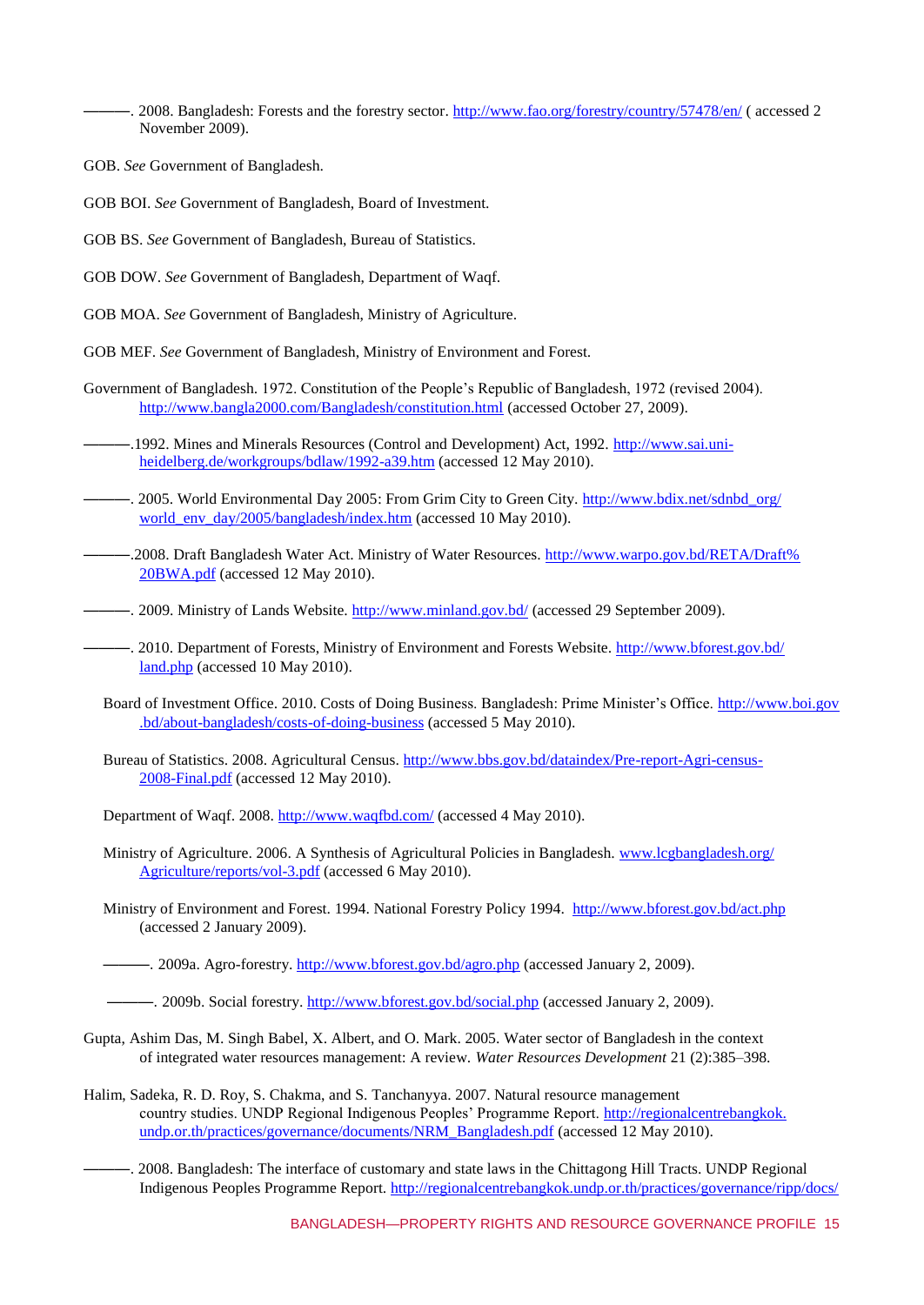Bridging%20the%20Gap%20-%202-Bangladesh.pdf (accessed 2 November 2009).

- ILC. *See* International Land Coalition.
- IMF. *See* International Monetary Fund.
- IRG. *See* International Resources Group.
- ISN. *See* International Relations and Security Network.
- International Land Coalition. 2009. Association for Land Reform and Development (ALRD). [http://www.landcoalition](../../nsk/My%20Documents/WRI/IN%20PROGRESS%20FILES/BANGLADESH%20NA%20in%20progress%206.6.10.docx) [.org/partners/ppalrd.htm](../../nsk/My%20Documents/WRI/IN%20PROGRESS%20FILES/BANGLADESH%20NA%20in%20progress%206.6.10.docx) (accessed 2 January 2009).
- International Monetary Fund. 2005. Bangladesh: Poverty Reduction Strategy Paper. IMF Country Report 05/410. <http://www.imf.org/external/pubs/ft/scr/2005/cr05410.pdf> (accessed 22 October 2009).
- International Relations and Security Network. 2010. Bangladesh under fire for Tribal Violence. [http://www.isn.ethz.ch/](../../nsk/My%20Documents/WRI/IN%20PROGRESS%20FILES/BANGLADESH%20NA%20in%20progress%206.6.10.docx) [isn/Current-Affairs/Security-Watch/Detail/?ots591=4888CAA0-B3DB-1461-98B9-E20E7B9C13D4](../../nsk/My%20Documents/WRI/IN%20PROGRESS%20FILES/BANGLADESH%20NA%20in%20progress%206.6.10.docx) [&lng=en&id=113586](../../nsk/My%20Documents/WRI/IN%20PROGRESS%20FILES/BANGLADESH%20NA%20in%20progress%206.6.10.docx) (accessed 5 May 2010).
- International Resources Group. 2008. Integrated Protected Area Co-management (IPAC): First Annual Work Plan. USAID/Bangladesh.
- Kamal, Sultana. 1988. Law for Muslim women in Bangladesh. [http://www.wluml.org/english/pubs/pdf/dossier4/D4-](../../nsk/My%20Documents/WRI/IN%20PROGRESS%20FILES/BANGLADESH%20NA%20in%20progress%206.6.10.docx) [Bangladesh.pdf](../../nsk/My%20Documents/WRI/IN%20PROGRESS%20FILES/BANGLADESH%20NA%20in%20progress%206.6.10.docx) (accessed 22 October 2009).
- Khan, Shahiduzzaman. 2009. High process of real estate land deny the majority their access. *The Financial Express*, 4 June.<http://www.thefinancialexpress-bd.com/2009/06/04/68744.html> (accessed 27 October 2009).
- Kuo, Chin S. 2008. The Mineral Industry of Bangladesh. *2007 Mineral Yearbook.* United States Geological Survey. (USGS).<http://minerals.usgs.gov/minerals/pubs/country/2007/myb3-2007-bg.pdf> (accessed 12 May 2010).
- MRGI. *See* Minority Rights Group International.
- Minority Rights Group International. 2008. World Directory of Minorities and Indigenous Peoples Bangladesh : Adivasis, 2008. <http://www.unhcr.org/refworld/docid/49749d5841.html> (accessed 23 September 2009).
- Mueller, Peter Friis. 2000. National forest definition. [http://www.geus.dk/departments/quaternary-marine-geol/research](../../nsk/My%20Documents/WRI/IN%20PROGRESS%20FILES/BANGLADESH%20NA%20in%20progress%206.6.10.docx)[themes/env-cli-res-gr-forest-def-uk.htm](../../nsk/My%20Documents/WRI/IN%20PROGRESS%20FILES/BANGLADESH%20NA%20in%20progress%206.6.10.docx) (accessed 2 October 2009).
- Muhammed, Nur, et al. 2008. Forest policy and sustainable forest management in Bangladesh: An analysis from national and international perspectives. <https://soar-ir.shinshu-u.ac.jp/dspace/handle/10091/1154>(accessed 12 May 2010).
- *New Nation.* 2008. Warships on battle gear over boundary dispute: Myanmar refuses to suspend drilling. <http://nation.ittefaq.com/issues/2008/11/05/news0163.htm> (accessed 2 October 2009).
- RAJUK. *See* The Capital Development Authority of Bangladesh.
- Rashid, Mominur. 2009. Land Acquisition for the Padma Bridge Project, Bangladesh. Presentation of the Land Acquisition Officer of Munshigani District, Bangladesh. [http://www.slideshare.net/guestaedab24/land](http://www.slideshare.net/guestaedab24/land-acquisition-for-padma-bridge-bangladesh)[acquisition-for-padma-bridge-bangladesh](http://www.slideshare.net/guestaedab24/land-acquisition-for-padma-bridge-bangladesh) (accessed 7 May 2010).
- Roy, Raja Devasish. 2004. Challenges for juridical pluralism and customary laws of indigenous peoples: The case of the Chittagong Hill Tracts, Bangladesh. *Arizona Journal of International and Comparative Law*, 21:113– 82.
	- ———. 2005. Traditional customary laws and indigenous peoples in Asia. Report of Minority Rights Group International. [http://www.minorityrights.org/1018/reports/traditional-customary-laws-and-indigenous-peoples](http://www.minorityrights.org/1018/reports/traditional-customary-laws-and-indigenous-peoples-)in-asia.html, accessed 27 October, 2009.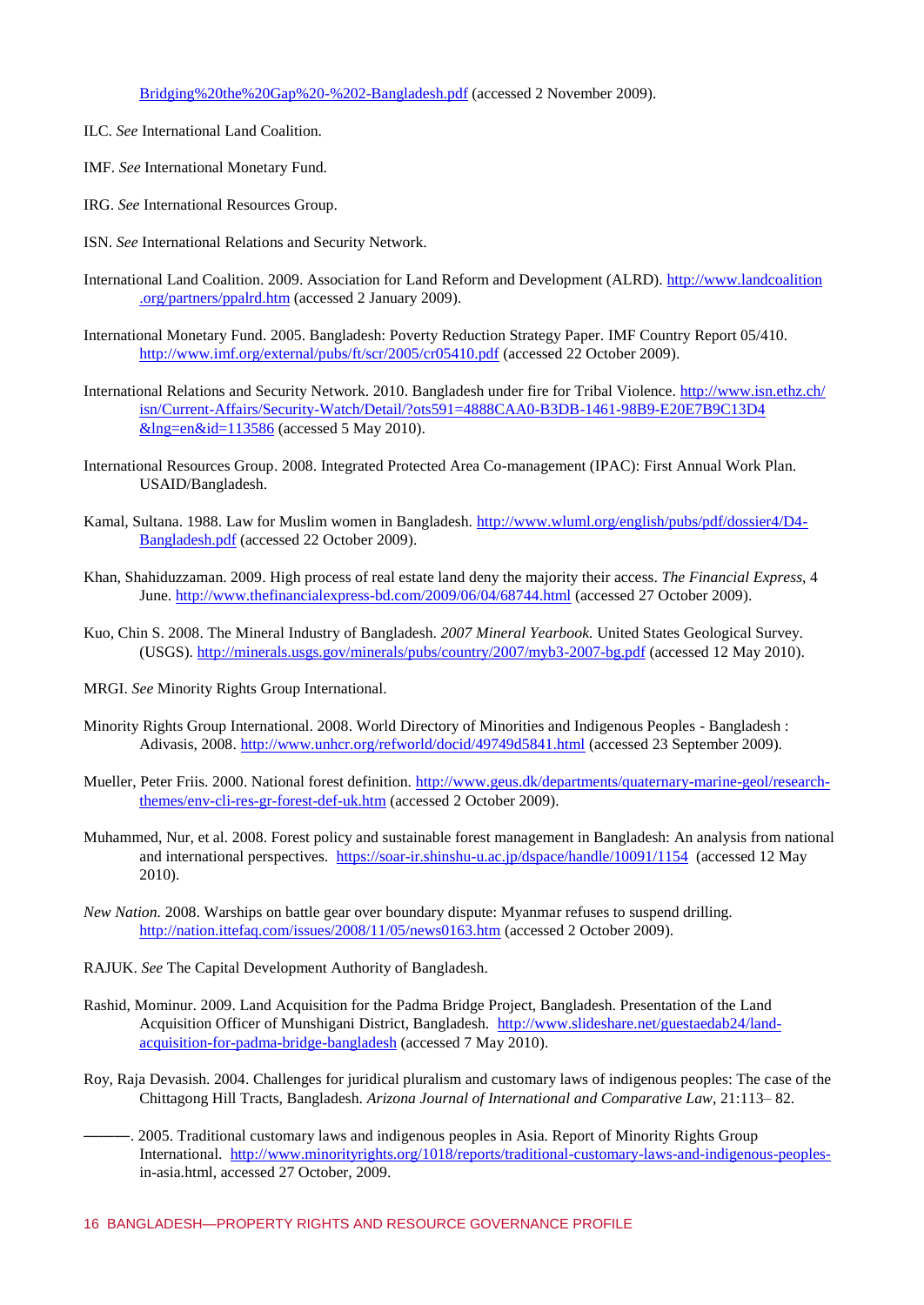- Shafi, Salma A., and Geoffrey Payne. 2007. Land tenure security and land administration in Bangladesh. Dhaka: Local Partnerships for Urban Poverty Alleviation.
- Uddin, Akand M. F. and Jabin T. Haque. 2009. Agrarian transition and livelihoods of the rural poor: The agricultural land market. Publication of Unnayan-Onneshan, The Innovators. [http://unnayan.org/reports/](../../nsk/My%20Documents/WRI/IN%20PROGRESS%20FILES/BANGLADESH%20NA%20in%20progress%206.6.10.docx) [agri/Landmarket.pdf](../../nsk/My%20Documents/WRI/IN%20PROGRESS%20FILES/BANGLADESH%20NA%20in%20progress%206.6.10.docx) (accessed 27 October 2009).
- UN Habitat. *See* United Nations Habitat.
- UNEP. *See* United Nations Environment Programme.
- UNESCAP. *See* United Nations Economic and Social Commission for Asia and the Pacific.
- USAID. *See* United States Agency for International Development.
- USDOS. *See* United States Department of State.
- United Nations Habitat. 2007. Enhancing Urban Safety and Security: Global Report on Human Settlements 2007. <http://www.unhabitat.org/downloads/docs/GRHS.2007.0.pdf> (accessed 12 May 2010).
- United Nations Economic and Social Commission for Asia and the Pacific. Modalities for Environmental Assessment: Flood Loss Reduction in Bangladesh. [http://www.unescap.org/drpad/publication/integra/modalities/](../../nsk/My%20Documents/WRI/IN%20PROGRESS%20FILES/BANGLADESH%20NA%20in%20progress%206.6.10.docx) [bangladesh/4bl02e03.htm](../../nsk/My%20Documents/WRI/IN%20PROGRESS%20FILES/BANGLADESH%20NA%20in%20progress%206.6.10.docx) (accessed 10 April 2010).
- United Nations Environment Programme. 2005. Dhaka City State of the Environment 2005. [http://www.rrcap.unep.org/](../../nsk/My%20Documents/WRI/IN%20PROGRESS%20FILES/BANGLADESH%20NA%20in%20progress%206.6.10.docx) [pub/soe/dhakasoe05.cfm](../../nsk/My%20Documents/WRI/IN%20PROGRESS%20FILES/BANGLADESH%20NA%20in%20progress%206.6.10.docx) (accessed 11 May 2010).
- United States Agency for International Development. 2006. Bangladesh: Global climate change.
- ——. United States Agency for International Development. 2009. Bangladesh: Program Summary. [http://www.usaid](../../nsk/My%20Documents/WRI/IN%20PROGRESS%20FILES/BANGLADESH%20NA%20in%20progress%206.6.10.docx) [.gov/bd/program.html](../../nsk/My%20Documents/WRI/IN%20PROGRESS%20FILES/BANGLADESH%20NA%20in%20progress%206.6.10.docx) (accessed 29 October 2009).
- United States Department of State. 2009. Congressional Budget Justification: Bangladesh. [http://www.state.gov/f/](../../nsk/My%20Documents/WRI/IN%20PROGRESS%20FILES/BANGLADESH%20NA%20in%20progress%206.6.10.docx) [releases/iab/fy2010cbj/index.htm](../../nsk/My%20Documents/WRI/IN%20PROGRESS%20FILES/BANGLADESH%20NA%20in%20progress%206.6.10.docx) (accessed 12 May 2010).
- World Bank. 1998. Project brief: Bangladesh biodiversity conservation in the Sundarbans Reserved Forest. [http://www](../../nsk/My%20Documents/WRI/IN%20PROGRESS%20FILES/BANGLADESH%20NA%20in%20progress%206.6.10.docx) [.gefweb.org/wprogram/mar98/worldbank/bangladesh/sundarb.doc](../../nsk/My%20Documents/WRI/IN%20PROGRESS%20FILES/BANGLADESH%20NA%20in%20progress%206.6.10.docx) (accessed 3 November 2009).
- ———. 2005. Bangladesh Poverty Reduction Strategy Paper. [http://web.worldbank.org/WBSITE/EXTERNAL/](../../nsk/My%20Documents/WRI/IN%20PROGRESS%20FILES/BANGLADESH%20NA%20in%20progress%206.6.10.docx) [COUNTRIES/SOUTHASIAEXT/BANGLADESHEXTN/0,,menuPK:295773~pagePK:141132~piPK:14112](../../nsk/My%20Documents/WRI/IN%20PROGRESS%20FILES/BANGLADESH%20NA%20in%20progress%206.6.10.docx)  $~\sim$ theSitePK:295760,00.html (accessed 12 May 2010).
- -2006a. Bangladesh Country Assistance Strategy 2006–2009. [http://siteresources.worldbank.org/](../../nsk/My%20Documents/WRI/IN%20PROGRESS%20FILES/BANGLADESH%20NA%20in%20progress%206.6.10.docx) [BANGLADESHEXTN/Resources/CAS\\_MAIN\\_BOOK\\_FINAL.pdf](../../nsk/My%20Documents/WRI/IN%20PROGRESS%20FILES/BANGLADESH%20NA%20in%20progress%206.6.10.docx) (accessed 5 May 2010).
- ———. 2006b. Bangladesh: Country environmental analysis, volume II. Bangladesh Development Series Paper No. 12. Washington DC: The World Bank.
- ———. 2008a. Whispers to voices: Gender and social transformation in Bangladesh. Bangladesh Development Series Paper No. 22. Washington DC: The World Bank.
	- ———.2008b. Dhaka Water Supply and Sanitation Project, Project Information Document, Report No. AB4060, Washington DC: The World Bank.
- -.2008c. Bangladesh Water Supply Program Project. [http://www.worldbank.org.bd/external/projects/main?](../../nsk/My%20Documents/WRI/IN%20PROGRESS%20FILES/BANGLADESH%20NA%20in%20progress%206.6.10.docx) [pagePK=64283627&piPK=73230&theSitePK=295760&menuPK=295791&Projectid=P086661](../../nsk/My%20Documents/WRI/IN%20PROGRESS%20FILES/BANGLADESH%20NA%20in%20progress%206.6.10.docx) (accessed 5 May 2010).